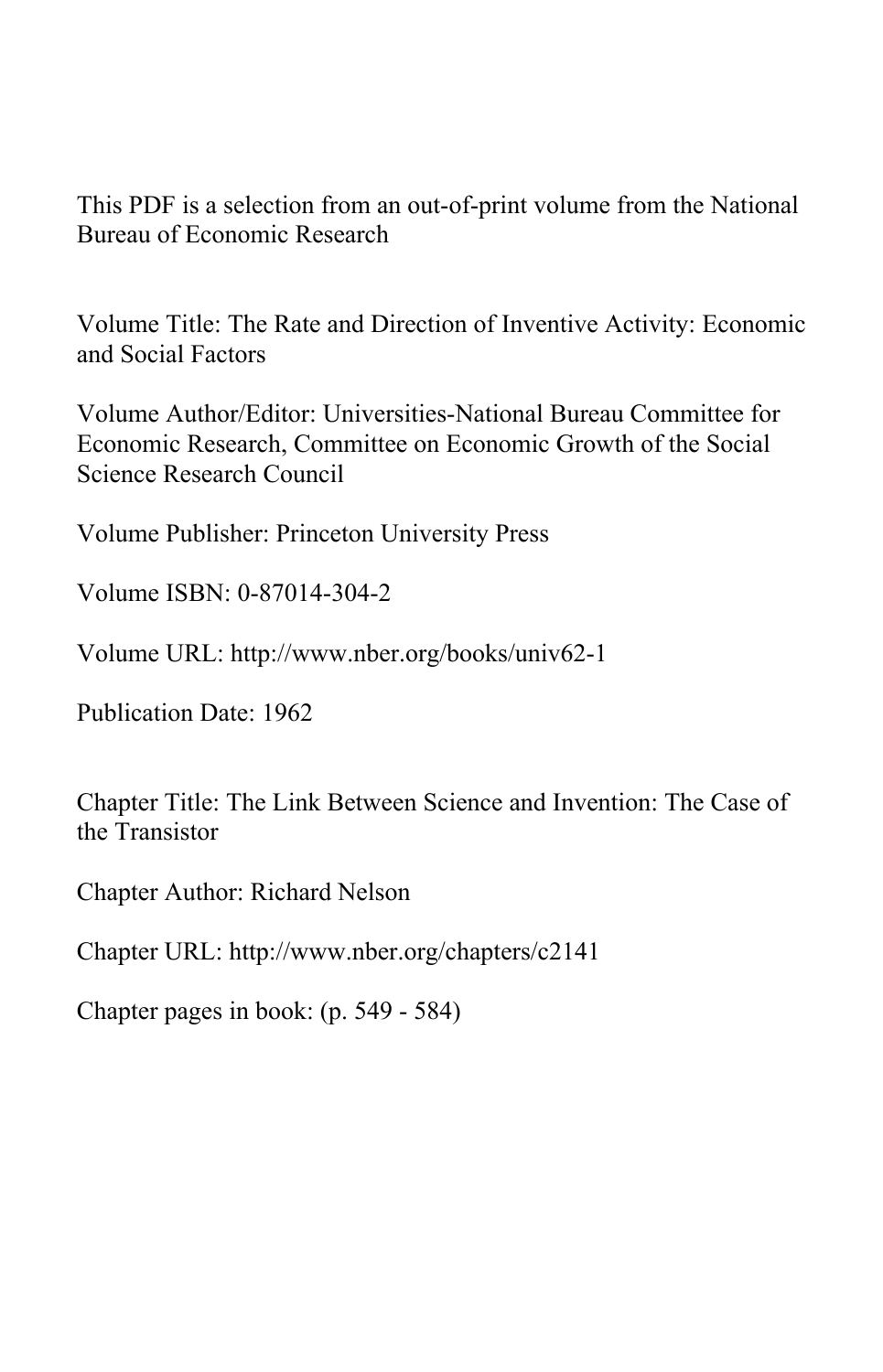# The Link Between Science and Invention: The Case of the Transistor

# RICHARD R. NELSON THE RAND CORPORATION

## **Introduction**

#### PURPOSE AND FORM OF THE PRESENT STUDY

THIS paper is a case study of basic research in industry. It focuses on the factors affecting the allocation of research resources in a science oriented industrial research laboratory.'

In the summer of 1948 the Bell Telephone Laboratories announced the invention of the point contact transistor—a small, efficient amplifying device. In 1951 the Laboratories announced the invention of the junction transistor, a device in most ways superior to the point contact transistor. In 1952 a Nobel prize was awarded to three of the principal participants in the research which led to these inventions.

The transistor was the result of the research of a group of extremely able scientists working close to the frontiers of scientific knowledge in one of the world's largest industrial research laboratories. As such, the invention of the transistor is a model of what many writers believe to be the coming norm. In another paper I have argued that the large industrial laboratory has by no means usurped the field of invention the private inventor still is playing a very important role—and that many important inventions still are being made quite independently of closely preceding scientific advances.2 But the role of the industrial laboratory is important and growing and it is likely that, particularly in the large laboratories, a growing share of inventive activity will be motivated by recent advances in fundamental science.

The inventive activity studied in this paper—the type which has led to such technical advances, in addition to the transistor, as nylon,

<sup>1</sup> This paper is one part of a continuing RAND-sponsored study of industrial research and development. The material in this paper was obtained from several published studies of the transistor and of the Bell Telephone Laboratories, from written laboratory records, from letters, and from a number of discussions with Bell Laboratories' scientists and administrators, to whom the author is deeply indebted. However, the views and opinions presented in this paper do not necessarily reflect the views of any Bell scientist, much less the consensus at Bell.

<sup>2</sup> R. R. Nelson, "The Economics of Invention: A Survey of the Literature," Journal of Business, April 1959.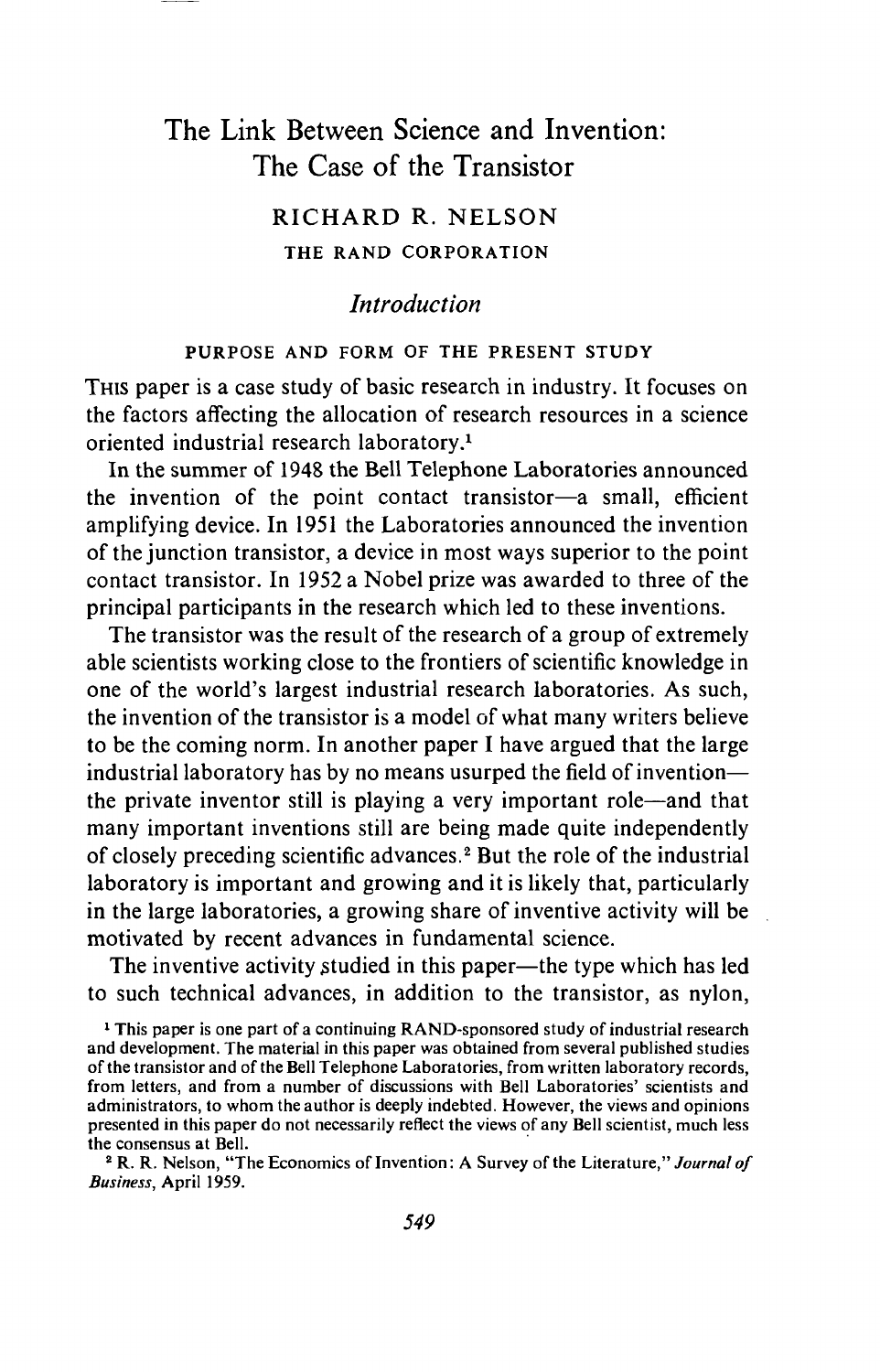dacron, hybrid corn, radar, and the new molecular electronics is not generally an activity motivated by, and directed toward, the objective of a closely defined marketable product.3 The research scientists involved may have an idea of the practical fruits to which their work may lead. But the research projects undertaken are far less closely focused on a single objective than were, say, the projects which led to the automatic cotton picker, the jet engine, and Kodachrome, where the scientists and technologists were aiming at one particular target.4

While economic analysis of the demand for a new product and cost of development and production seems to go a long way toward explaining the direction of inventive activity when that activity is aimed at specific new products,<sup>5</sup> much less is known about the factors stimulating inventive activity of the sort which led to nylon and the transistor. While perceived demand certainly plays an important role, advances in the state of scientific knowledge also seem to be extremely important. But what are the mechanisms by which changing scientific knowledge stimulates changes in inventive activity? It is hoped that this paper will shed a little more light on the subject.

Little use of formal theory will be made in this paper because of the constraint of space and because the formal theory itself is in a most unsatisfactory state. It is hoped that at some later date this study, and a number of complementary ones, can be recast within a framework of decision and organization theory. However, whatever specific form the theoretical framework may subsequently take, it is reasonably clear now that certain variables will play a major role, and these are the variables this study will stress.6

Decision theory examines problems relating to how a choice among alternatives should be made. When there is uncertainty, decision theory examines such questions as how much information should be acquired before a final decision is made, and how alternatives should be screened and narrowed down. The answers to the questions posed by decision theory depend on such variables as the following: the nature of the payoff function; the extent to which the best decision

<sup>&</sup>lt;sup>3</sup> For very short histories of several of these inventions see J. Jewkes, D. Sawers, and R. Stillerman, The Sources of Invention, London, Macmillan, 1958.

Ibid.

<sup>&</sup>lt;sup>5</sup> See Nelson, op. cit.

<sup>°</sup> The approach will be the schizophrenic one usual in economics. On the one hand the analysis will be normative. The interest will be on how people should make decisions. On the other hand the analysis will be predictive, under the assumption that most people making the relevant decisions are quite rational.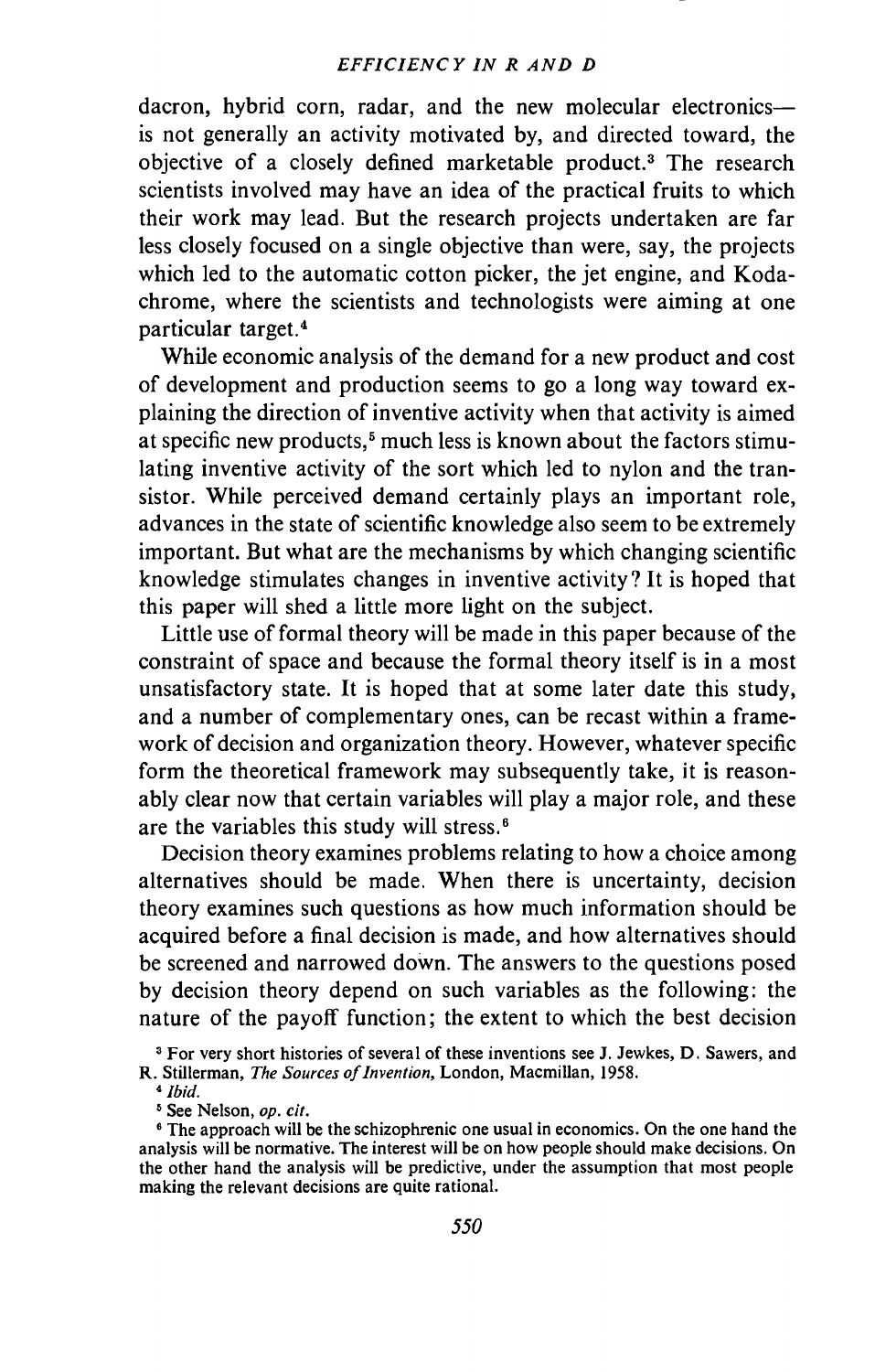#### THE LINK BETWEEN SCIENCE AND INVENTION

differs depending on variables outside the decision maker's control or outside his knowledge, or both; the means and costs of reducing relevant uncertainties, i.e., the ability to learn; and the extent to which the decision maker can keep his set of alternatives open (not commit himself) until he receives more information.<sup>7</sup>

Organization theory examines problems relating to the interactions among a group of individuals who make decisions relevant to a possible pay-off. All the factors important in decision theory must, of course, enter the analysis of organization theory, but the focus of organization theory is on such questions as, what information should be communicated to what people, and who should make what decisions on the basis of what criteria. The answers to the questions posed by organization theory depend on the extent to which individual actions are interdependent, the nature of relevant information and the character of those who acquire it, the difficulty of effectively communicating information and orders, and other variables.<sup>8</sup>

The elements of the theory mentioned above will be used only informally in this paper. But pretend for the moment that the theory is in very good shape. What would be the implications for the organization of this paper, or for a paper incorporating several case studies of industrial basic research? I think the theory would suggest that it would be useful to organize the paper in three parts. First would be the case study or studies. These studies would be reasonably straightforward histories but focusing on the variables that theoretically determine the way decisions should be made and effort should be organized. The purpose of the histories would be to determine the values, or frequency distribution of values, these variables take on in industrial basic research. Second, the values of the variables would be plugged into the theory and the correct decision and organization policies deduced. Third, an organization, or a number of organizations, with a reputation for effective research management would be studied to see to what extent their policies corresponded to those which the theory indicated were sound. This would provide a quite useful check on the theory.

Decision theory presently seems to be going in many different directions. See, for example: *Decision Processes*, R. M. Thrall *et al*, editors, New York, Wiley, 1954; A. Wald, Statistical Decision Functions, New York, Wiley, 1950; H. A. Simon, "Theories of Decision-Making in Economics and Behavioral Science," American Economic Review, June 1959; R. D. Luce and H. Raiffa, Games and Decisions, New York, Wiley, 1957.

<sup>&</sup>lt;sup>8</sup> See, for example: J. G. March and H. A. Simon, *Organizations*, New York, Wiley, 1958; and T. Marschak, "Elements for a Theory of Teams," Management Science, January 1955.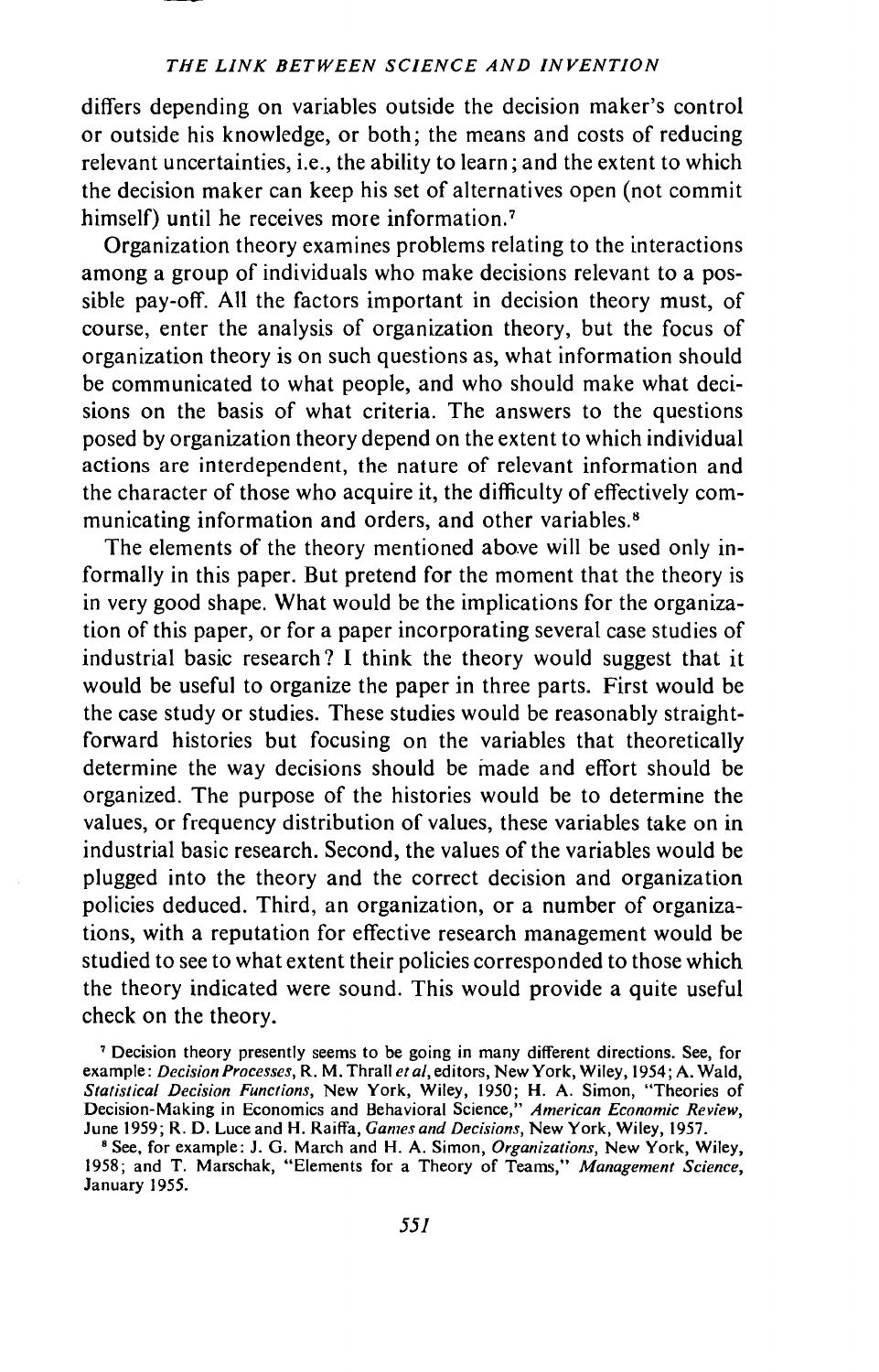Since theory is presently in such an inadequate state, this paper cannot be organized quite as sketched above. En the next section a reasonably straightforward history of the research which led to the transistor will be presented. The history will stress the pay-offs which were expected, the uncertainties involved, how new information came to light, how this new information affected the direction of the project, and the interaction of the several people working on the project. In a subsequent section a study of the organization and decision policies of the Bell Telephone Laboratories will be presented. There will be no formal theoretical section. However, the transistor history will conclude with an attempt to generalize on the characteristics of the research involved, and the organization study will be prefaced with an attempt to assess what these characteristics imply with respect to the problems of research management.

#### THE BELL TELEPHONE LABORATORIES AND THE TRANSISTOR

Although it is hoped that the analysis presented here has some general applicability, the paper is principally a single case study—a study of the research that led to the invention of the transistor and of the organization responsible for that research---the Bell Telephone Laboratories.

Bell Laboratories are jointly owned by the American Telephone and Telegraph Company and Western Electric, A. T. and T.'s production subsidiary. The Laboratories employ about 11,000 people, of whom about one-third are professional scientists and engineers, about onethird are technical aides, and about one-third, clerical and supporting personnel. About 85 per cent of the laboratory professionals are engaged in the development of specific devices and systems for use in the telephone system, or by the military. About 15 per cent of the professional scientists and engineers, about 500 people, constitute the research staff under William 0. Baker, Vice-President in charge of research. Baker reports directly to James B. Fisk, President of the Laboratories. A large percentage of Baker's budget supports scientific research which is not tied to any specific practical objective. It is on this kind of research that this paper is focused.

The transistor was invented in the course of a research program started in 1946 at the Bell Telephone Laboratories. The transistor has several advantages over the triode vacuum tube, Lee De Forest's invention of half a century ago; it is much smaller than the vacuum tube, it requires much less energy input to do a given job, and in many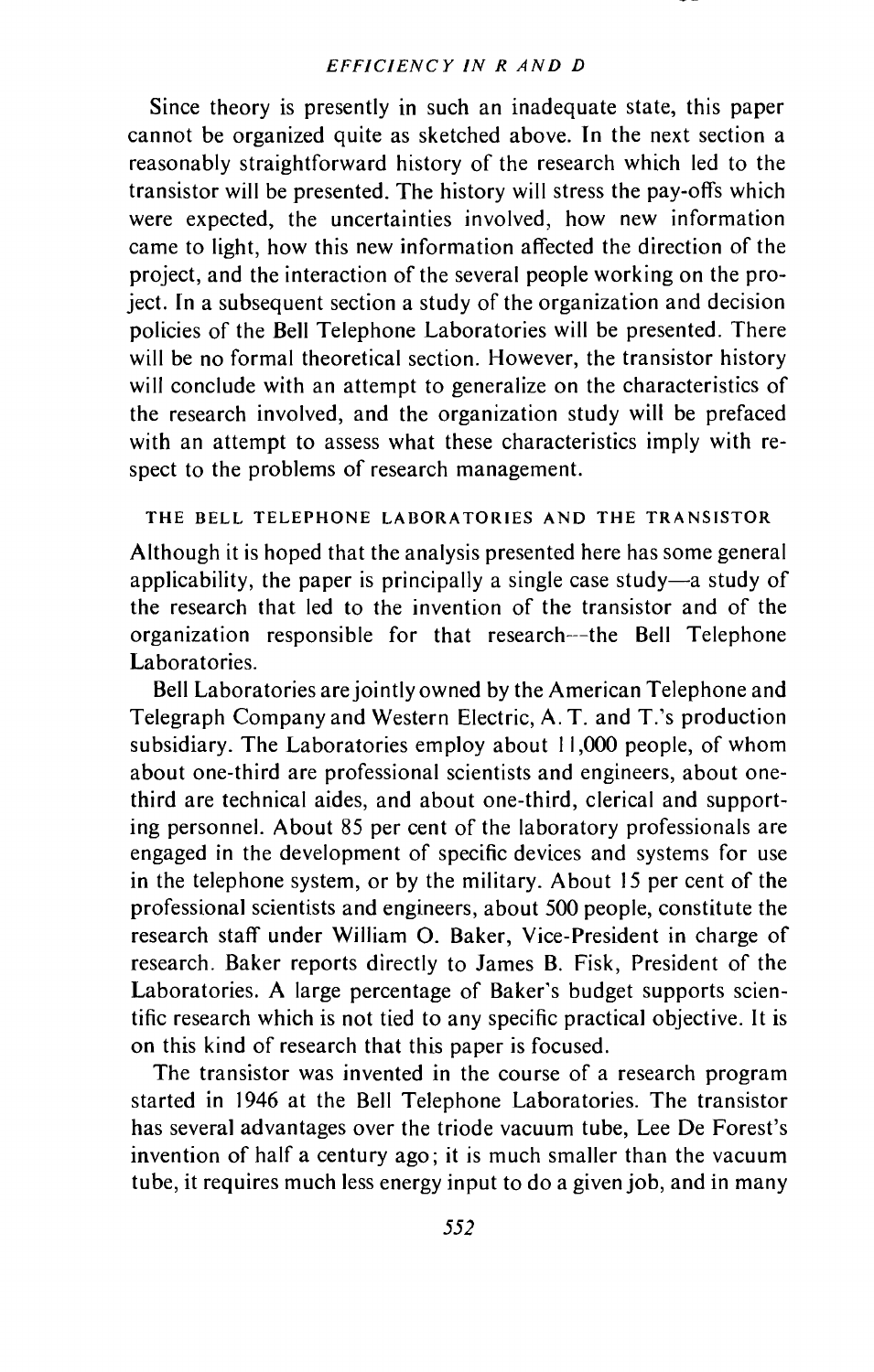applications it is much more durable. On the negative side, the performance of the transistor is much more sensitive to varying temperature than is that of the vacuum tube; at present the transistor is not as capable as the vacuum tube at high frequencies and in handling high power, and thus far, problems of quality control have proven quite serious in transistor manufacture.

The transistor has had its most significant impact not as a component replacing vacuum tubes in established products, but as a component of products which were uneconomical before the development of the transistor. There has been an increase in the use of electronic packages where the transistor's strong points are important. Very compact computers are the most striking example. Without transistors, computers of a given capability would have to be much larger both because vacuum tubes are larger than equivalent transistors and because cooling requirements are much greater for vacuum tubes. Almost all of our new airborne navigation, bombing, and fire control systems, for example, are transistorized. So are all of our satellite computers. And without transistors our large computers, which are playing an increasingly important role in science, engineering, and management, undoubtedly would be much more expensive—probably so much so that many of their present uses would not be economically sound.

Thus the transistor has stimulated growth, including the invention and innovation on a considerable scale of products which can profitably use transistors as components. The transistor has also stimulated research and development aimed at reducing the size of complementary electronic circuit elements. Much of the work in printed circuitry, for example, certainly fits this picture. Further, as we shall see, the research which led to the transistor also produced a number of other new and improved semiconductor devices. Thus, if it be argued that one of the indexes of the importance of an invention is the amount of inventive activity it stimulates, then, by this criterion, the transistor is a major invention indeed.

But while the transistor is playing an extremely important role in our more complex electronic equipment and in equipment where size is important, like hearing aids and portable radios, it has not superseded the vacuum tube in all uses. Dollar sales of vacuum tubes are still roughly double dollar sales of transistors. Given existing costs, vacuum tubes are now more economical in the bulk of those jobs in which size and efficiency are not particularly important. And since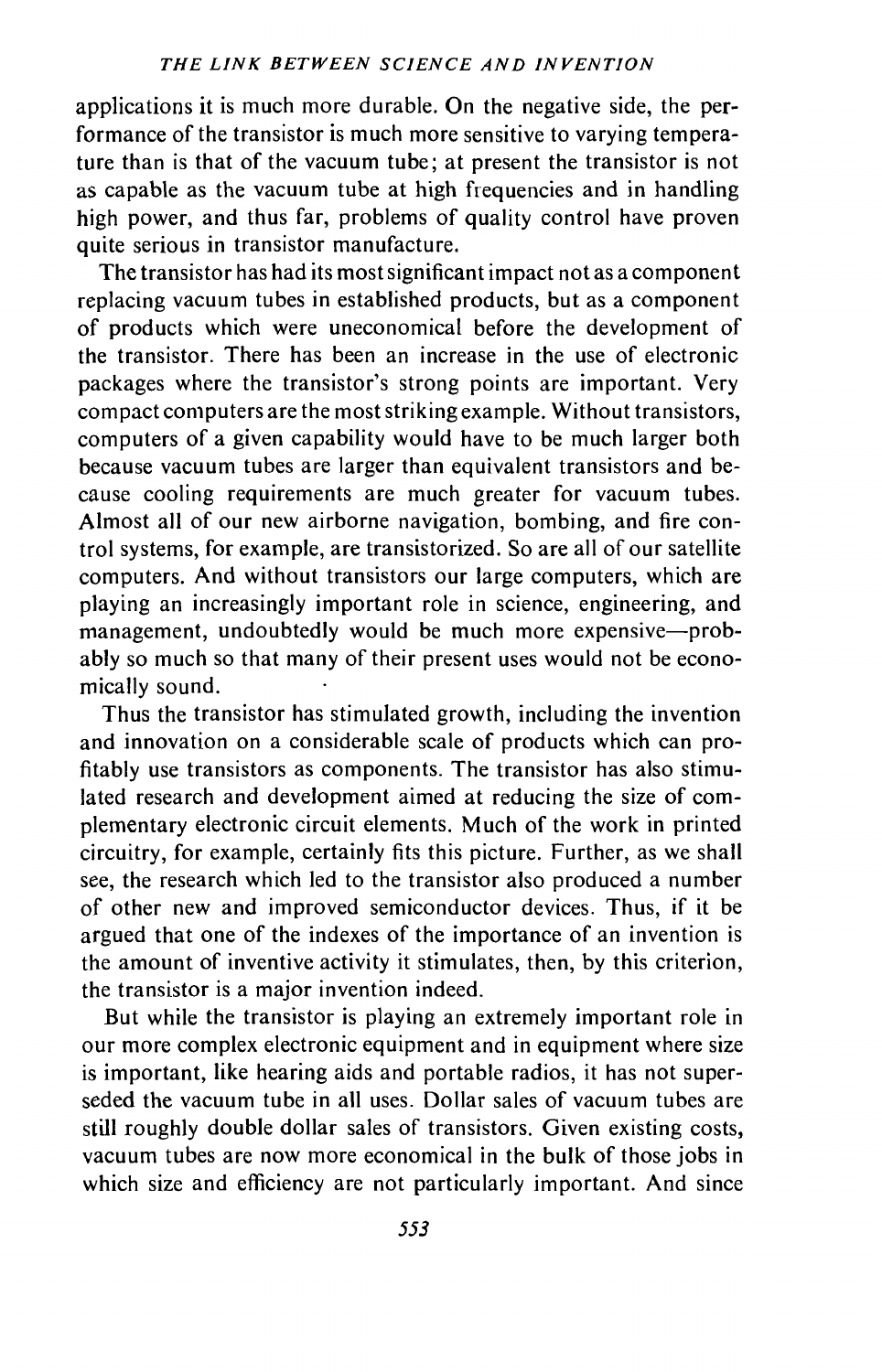#### EFFICIENCY IN R AND D

the birth of the transistor there have been substantial improvements in vacuum tubes, many of these improvements certainly stimulated by the competition of the transistor. Almost no invention eliminates all of its competition overnight, and the transistor is no exception. But there is reason to believe that 'the transistor may be one of the most important inventions of the twentieth century.

## The History of the Transistor

## HISTORY OF SEMICONDUCTOR RESEARCH BEFORE THE PROJECT AT BELL LABORATORIES

The transistor is a semiconductor device. The research at Bell which resulted in the invention took off from a base of knowledge about semiconductors built by several generations of scientists. Karl Popper has described the state of scientific knowledge at any time as the deposit of observations and conceptual schemes which have stood the test of time and which still are proving useful in explaining and predicting.<sup>9</sup> The current state of knowledge is the result of an evolutionary process operating on ideas. Therefore, in order to understand the post-World War 11 research at Bell, it is important to sketch the history of prior semiconductor research.'°

The element germanium is a semiconductor. So are several other elements, including silicon, and a number of compounds, such as copper oxide and zinc oxide. By 1900 many scientists and experimenters with electricity knew that these metals had quite unusual properties. In particular, it was known that these materials conducted electricity although, as the name implies, not as well as conductors like metal. It also was known that the electrical resistance of these materials decreased with temperature. That is, when these materials were warm they conducted current more easily than when they were cold. This puzzling property set semiconductors apart from other conductors, like metals, which conducted more easily when cool than when warm. Also, it was known that these materials sometimes passed current more easily in one direction than in another. In other words, they rectified current.

In this section we shall see how these phenomena, and others, gradually came to be understood. We shall see how research led to a

<sup>&</sup>lt;sup>9</sup> Karl R. Popper, The Logic of Scientific Discovery, Basic Books, 1959.

<sup>&</sup>lt;sup>10</sup> The history that follows is primarily taken from G. L. Pierson and W. H. Brattain, "History of Semiconductor Research," Proceedings of the Institute of Radio Engineers, December 1955.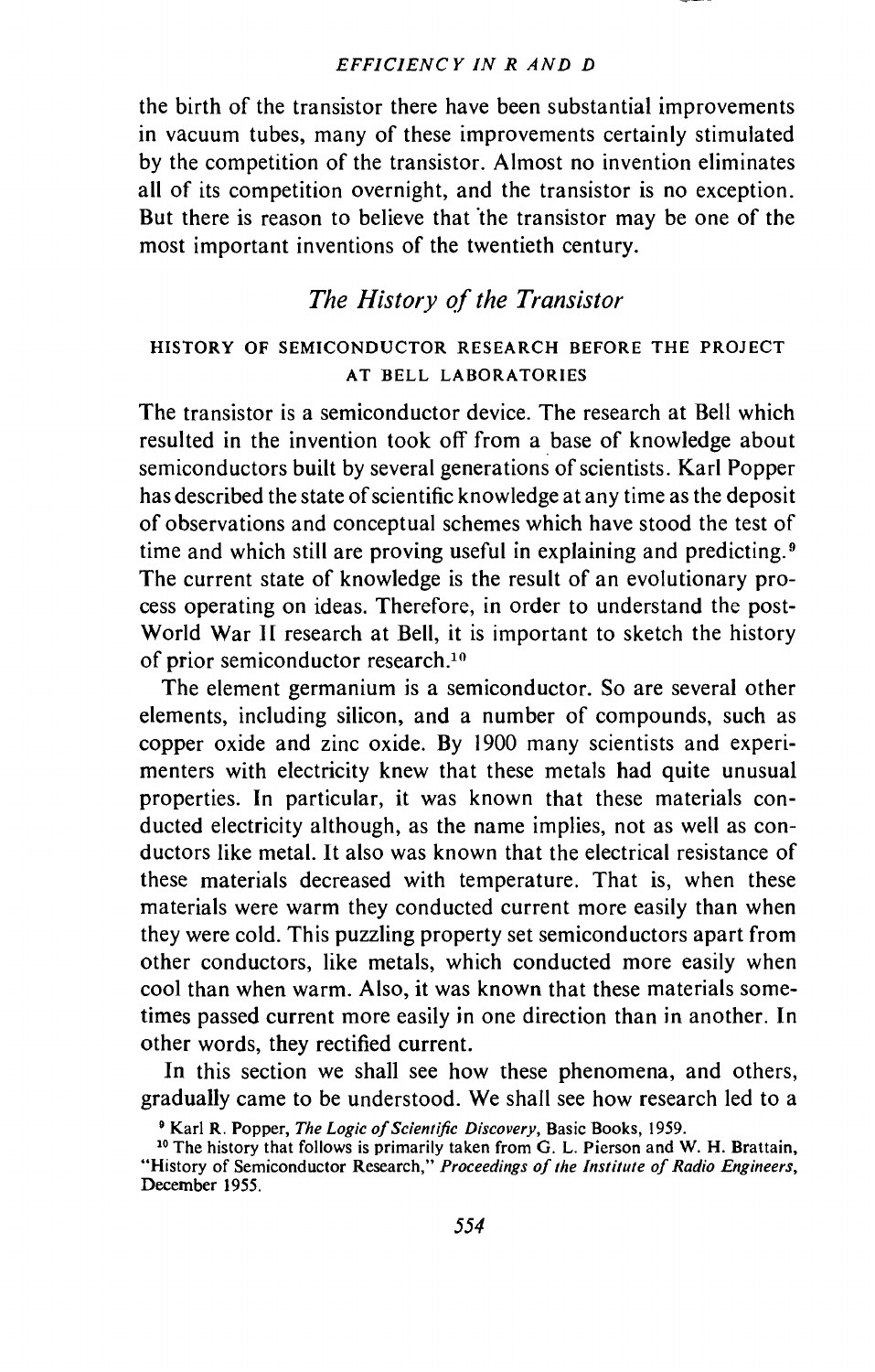#### THE LINK BETWEEN SCIENCE AND INVENTION

distinction between *n* type and  $p$  type semiconductors, and how it came to be realized that in a semiconductor there are both electrons and "holes." We shall see how, by the start of World War II, researchers had come to an understanding of semiconductors that was satisfactory in many respects. We shall also see that one important concept, that of "minority" carriers, was being neglected. This will set the stage for analysis of the research at Bell which led to the transistor.

## Necessary Terms and Concepts

In order to understand the history of semiconductor research it is necessary to be familiar with a few terms and concepts, so before proceeding with the history let us leap ahead and consider a few aspects of modern-day theory.

Modern theory views a semiconductor as a crystal containing two different types of current carriers—electrons and holes. The electrons are negatively charged and the holes may be considered as positively charged. The number of holes and electrons which are free to carry current is an increasing function of the temperature of the crystal, which explains the negative coefficient of resistivity which had puzzled researchers around the turn of the century.

The proportion of holes and electrons in a semiconductor is a very sensitive function of its purity. By doping a germanium crystal with other elements a very great variation in the hole-electron ratio can be achieved. In some semiconductors there are many more electrons (negative charge carriers) than holes (positive charge carriers). Thus electrons are the "majority" carriers and holes are the "minority" carriers, and this type of crystal is called, conveniently enough, an  $n$  (for negative) semiconductor. In other crystals, holes are the majority carriers and this sort of semiconductor is called a  $p$  (for positive) type.

If a p and an n type crystal are placed end to end they form a " $p-n$ " junction." Such a  $p$ -n junction will conduct current much more easily in one direction than in the other, in other words, it is a rectifier. The theoretical explanation of rectification in  $p-n$  junctions rests on the fact that on one side of the junction (the  $n$  side) most of the charge carriers are negative, while on the other side of the junction (the p side) most of the charge carriers are positive. The explanation makes no use of the concept of minority carriers. However, as we shall see later, in the working of the transistor minority carriers play a key role. Without an understanding of the fact that there are minority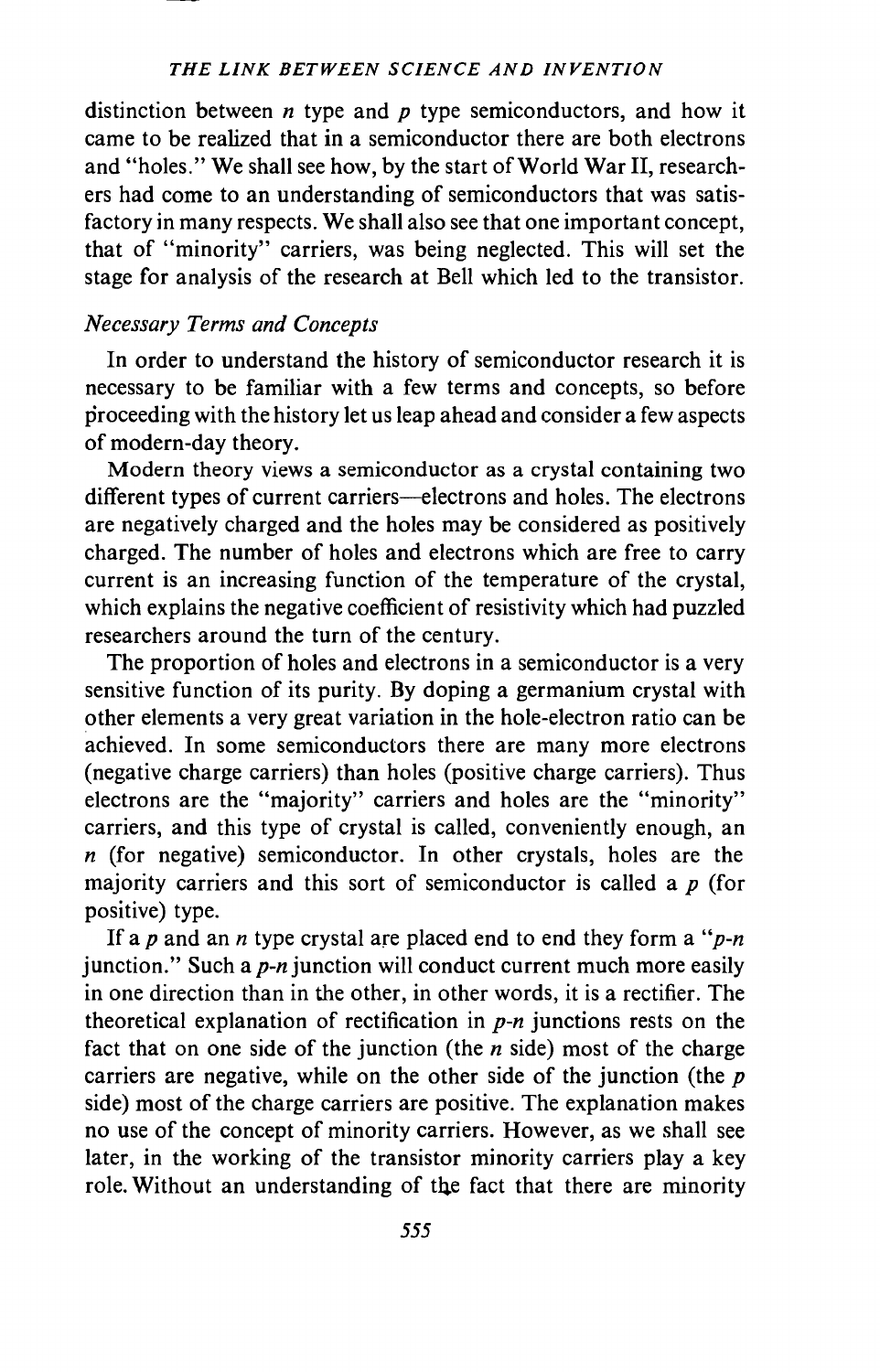carriers as well as majority carriers, the operation of the transistor cannot be comprehended.

## Research Before World War II

Returning to our story, though by 1900 many scientists knew that the materials we now call semiconductors had interesting properties, they knew little about why. The birth of the radio industry created a practical demand for good rectifiers and quite early in the game "cat's whisker" rectifiers (semiconductors) became widely used. But, in large part because the vacuum tube rectifier was better understood and hence the direction of possible improvement more clearly indicated, the semiconductor rectifier declined in importance relative to the vacuum tube during the twenties and early thirties.

However, during this period research on semiconductors was far from stagnant. A number of experiments made it quite clear that in some semiconductors the charge carriers behaved as if they had a positive charge, and several scientists were coming to the belief that there were two quite different types of semiconductors.

During the thirties research workers in the field of radio waves and communications turned their interest to higher frequencies. The ordinary vacuum tube performed poorly at these higher frequencies, and attention returned to crystal detectors and hence to research on semiconductors. Improvements came rapidly. Techniques for producing very pure silicon were improved and metallurgists learned how to add very accurately measured quantities of impurities. At the Bell Laboratories it was learned that when silicon ingots were doped with certain elements (arsenic, phosphorous, antimony) the rectifying contact would conduct easily only when the crystal was negative relative to the metal, and that when silicon ingots were doped with certain other elements (aluminum, boron) the rectifying contact would conduct easily only when the crystal was positive relative to the metal. The first type of semiconductor came to be known as the n (for negative) type and the second as the  $p$  (for positive) type.<sup>11</sup>

Thus, before the war scientists at the Bell Telephone Laboratories

<sup>&</sup>lt;sup>11</sup> The semiconductor types were named before theoretical understanding of the differences was achieved. Note that for the first type of semiconductor the rectifying contact conducts when the metal is positive relative to the crystal, so it could have been called  $p$  type, and similarly the second could have been called  $n$  type. Had they been, language use would have worked against the understanding of semiconductors. The situation would have been much like that in early 19th century electrical theory, where Franklin's convention of defining current flow direction as from plus to minus hindered understanding of electron flow.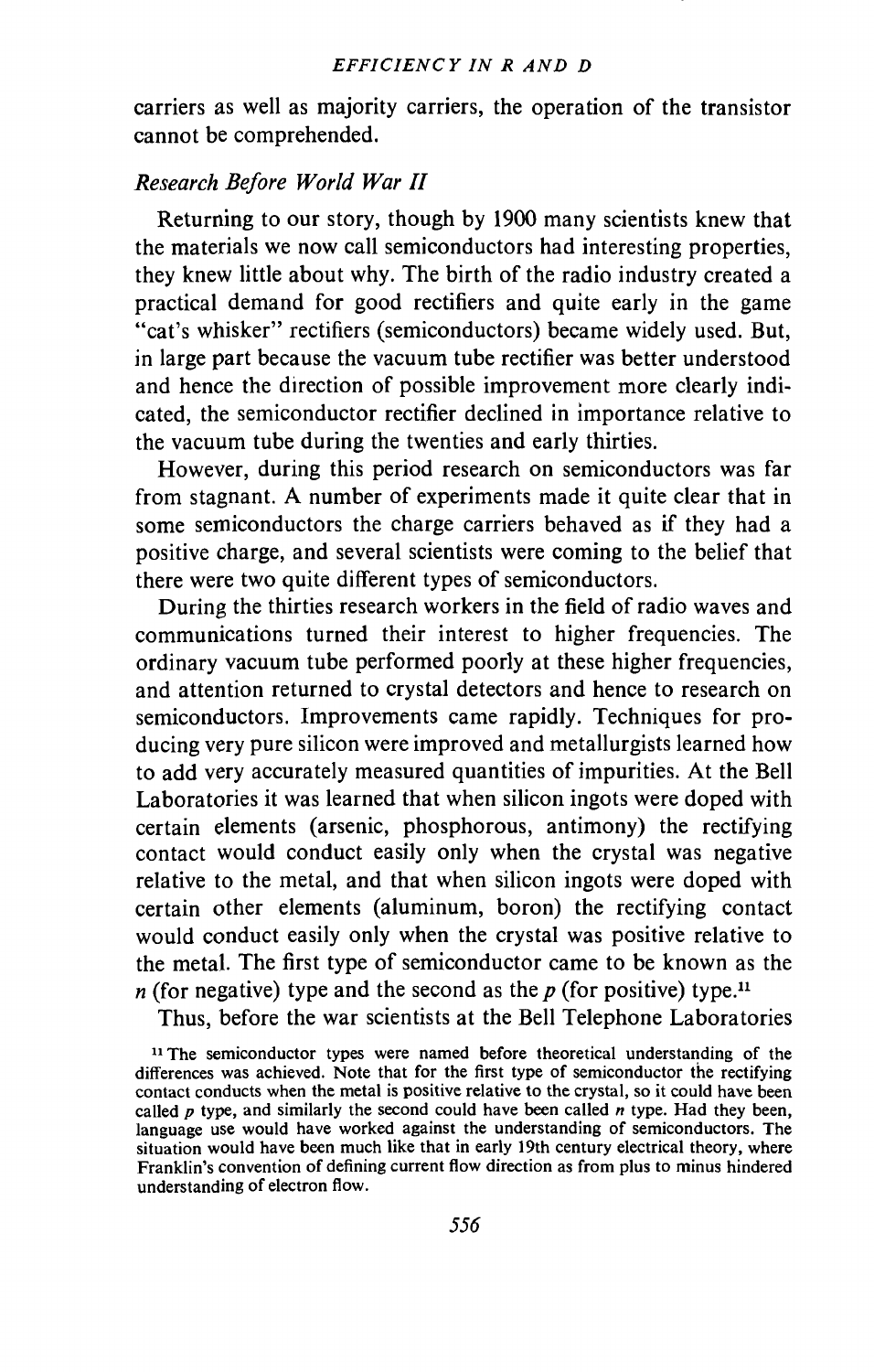#### THE LiNK BETWEEN SCIENCE AND INVENTION

and elsewhere were experimenting with  $p$  and  $n$  crystals and calling them that. Also before the war many scientists were thinking of making a semiconductor amplifier. The reasoning on the prospects for an amplifier was principally in terms of a simple analogy. Vacuum tubes rectified and, with the introduction of a grid, amplified. Semiconductors rectified. Therefore, somehow, they should be able to amplify. Indeed several workers suggested that a grid should be inserted into a semiconductor diode, but due to the extreme thinness of the rectifying area (rectification occurs in a region very close to the surface contact of cat's whisker rectifier, or at the  $n-p$  junction of a junction rectifier) this proved very difficult to do.

Meanwhile the conceptual scheme which we have described earlier and which would permit the workings of the semiconductor to be much better understood was gradually taking shape. Advances in quantum mechanics during the twenties set the stage for A. H. Wilson's quantum mechanical model of a solid semiconductor which was published in 1931. The Wilson model provided the basis for a theoretical explanation of the difference between *n* type and *p* type semiconductors, but, although the model was well known, few scientists saw this until after World War II. Indeed it seems that it was not until the postwar project at Bell Laboratories that the model was extended to apply to doped germanium and silicon. Further, and this is extremely important, though scientists in the field knew, or should have known from their feel for the above theory, that every semiconductor had both positive and negative charge carriers, their attention was focused almost exclusively on majority carriers. Thus  $n$  type germanium was pictured as having electrons carrying current,  $p$  type as having holes carrying current, and the minority carriers were ignored. The working of the transistor depends on minority carriers as well as majority carriers, and until both types were considered together understanding was sorely hindered.

To one who is not a physical scientist it is interesting that by the mid-l930's a well-known article, Wilson's, contained most of the essential ingredients for a rather complete understanding of semiconductors, but that almost all scientists missed some of the essential points. Similar instances in economic theory are legion. By the start of World War II, then, scientists understood quite well certain aspects of semiconductors, and were well on the road to understanding rectification. The essential theoretical foundations had been laid, but the phenomenon of minority carriers was being neglected. To many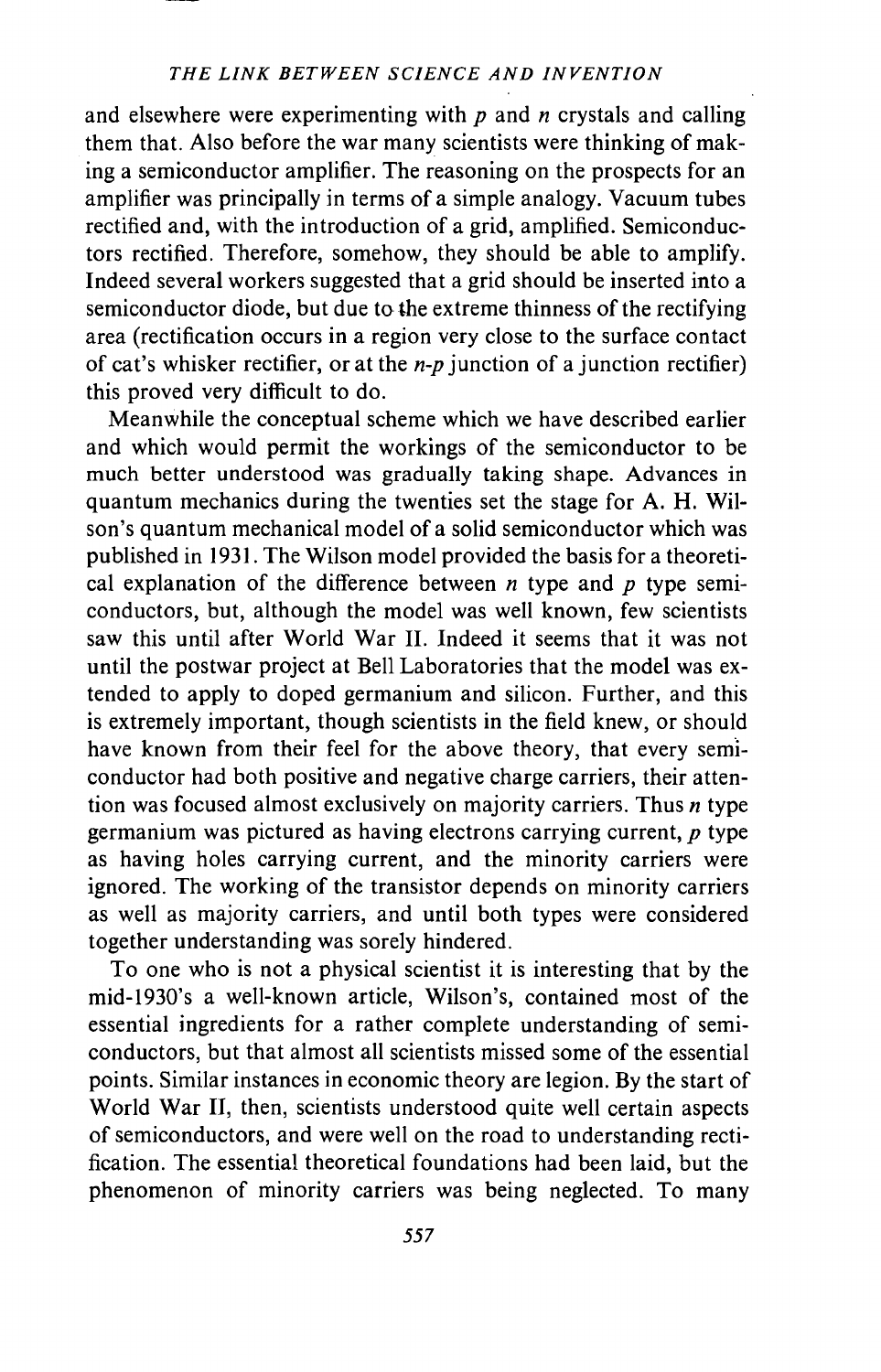scientists doing research in the field the time seemed ripe for major breakthroughs.

#### THE PROJECT AT BELL

## The Start of the Project

In this section we shall follow the research work at the Bell Telephone Laboratories which led to the transistor. We shall see how difficulties with the first solid state amplifier design which interested Shockley led to a series of experiments which resulted, quite surprisingly, in the discovery of the transistor effect and the invention of the point contact transistor. We shall see how, in attempting to explain the transistor effect, the concept of minority carriers snapped into focus, and how this concept led to the invention of the junction transistor.<sup>12</sup>

The Bell Telephone Laboratories were deep in research in the field of semiconductors long before World War II. Bell's tradition in quantum mechanics was very strong. Several of the experiments which demonstrated the wave nature of electrons were conducted at the Laboratories during the thirties by Clinton J. Davisson; and Davisson and G. P. Thompson of England shared a Nobel prize for their efforts. William Shockley, Walter Brattain, Dean Wooldridge, and several other top-flight solid-state physicists were brought to the Bell Laboratories during the thirties. People in the Laboratories' metallurgy department were playing a major role in the advances then being made in producing pure crystals, and J. H. Scaff and others at Bell performed the experiment which led to the naming of  $n$  and  $p$  type crystals. Also, the pre-World War II work of the Laboratories in this area had led to the development of better crystal rectifiers, the thermistor—a circuit element whose resistance decreased with temperature and other circuit elements.

During World War II research work in semiconductors continued at the Laboratories, but the war work was, of course, device oriented and several of the Bell scientists worked elsewhere. Semiconductor knowledge and technique played an extremely important role in the war-time work on radar. At Bell and at Purdue University research on germanium and silicon was pushed with the aim of developing better rectifiers, and important breakthroughs were made in techniques of

<sup>&</sup>lt;sup>12</sup> The material in this section is taken from several sources, the most important of which are the Shockley and Bardeen Nobel Prize lectures.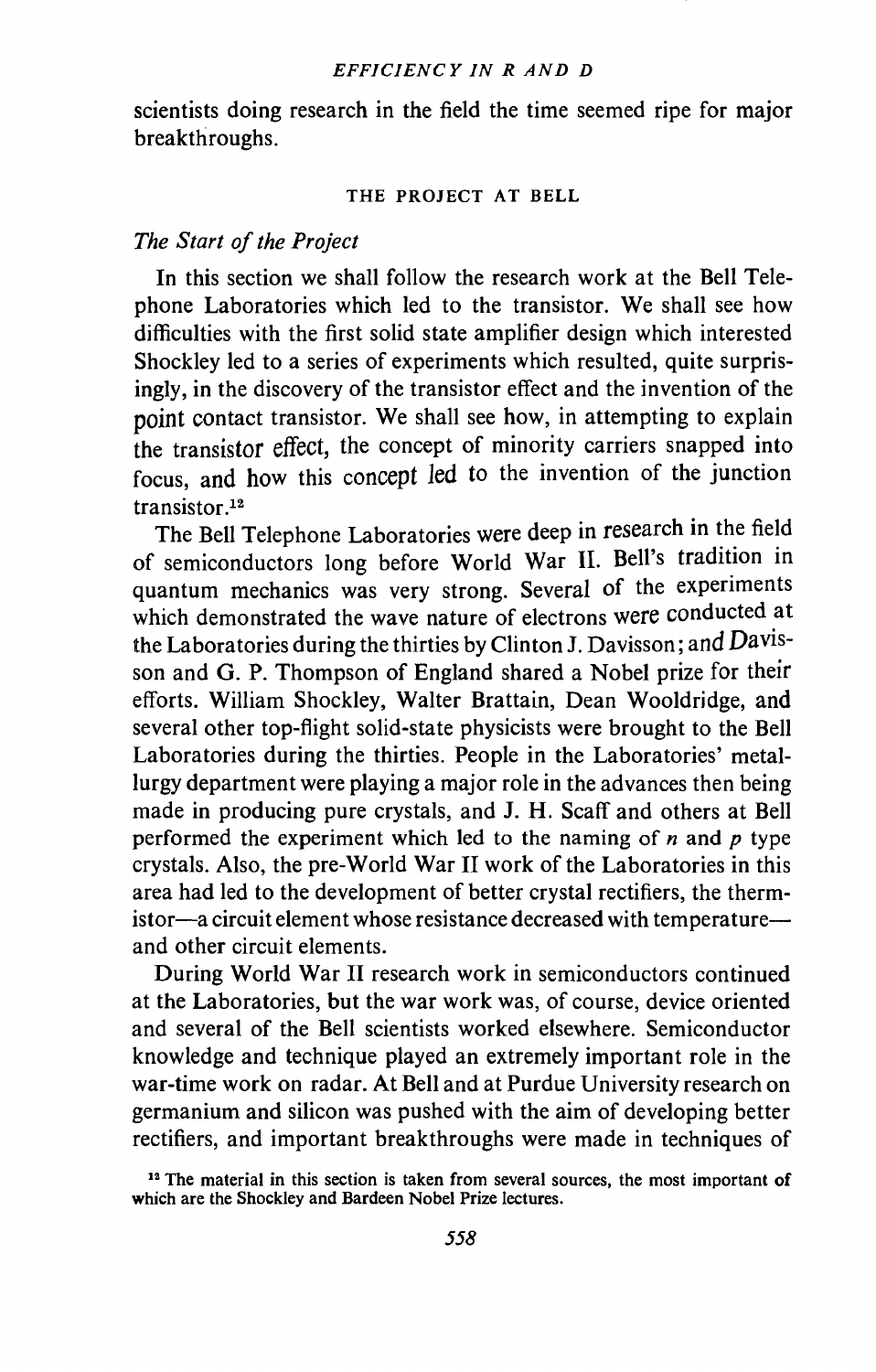producing very pure crystals and doping them to very close specifications.

During the summer of 1945, as it became evident that the war would soon be over, steps were taken to smooth the transition of the Laboratories to a peacetime basis. Shockley, who had been on leave from Bell during the war, believed strongly that the Laboratories should intensify its solid-state work, and in consultation with M. J. Kelly, then Director of Research, and others, was convincing enough so that it was agreed that it would be good research strategy to bring together in one department a number of people who had been working on solid-state physics, and perhaps to draw in some new talent. Within the solid-state research group, to be headed by Shockley and S. 0. Morgan, a subgroup, including Shockley, was to work on semiconductors. It was felt that the greatly increased role of solid-state devices, particularly semiconductors, in communications technology warranted an increase in Bell's effort in this area. It was felt that advances in the understanding of semiconductors, including a better grasp of the meaning of the quantum mechanical model, had set the stage for major breakthroughs, and that the techniques of making crystals to close specifications promised materials which could be produced to fit the theoretical model. Improvements in rectifiers, and thermo- and photo-electric devices were judged a quite likely result of semiconductor research. Further, Shockley strongly believed that he could make a solid-state amplifier and his enthusiasm was contagious.

Shockley and Morgan were given hunting licenses and Brattain and Pearson were talked into joining the semiconductor research group. John Bardeen was hired from the outside. Later R. B. Gibney. a physical chemist, and H. R. Moore, a circuit expert, joined the group. The prime reason for establishing a special solid-state physics research group was the belief that the interaction of physicists, chemists, and metallurgists all interested in related problems would be instrumental in speeding the advance in understanding, and that the organization of a separate group would facilitate communication and mutual help. But it would be a mistake to believe that all the work on semiconductors going on at the Laboratories after 1946 was done by this subgroup. Throughout the period people in the metallurgy department were working on ways to make better crystals and rectifiers and there was considerable interplay between Shockley's group and the metallurgists. And scattered throughout the research divisions were people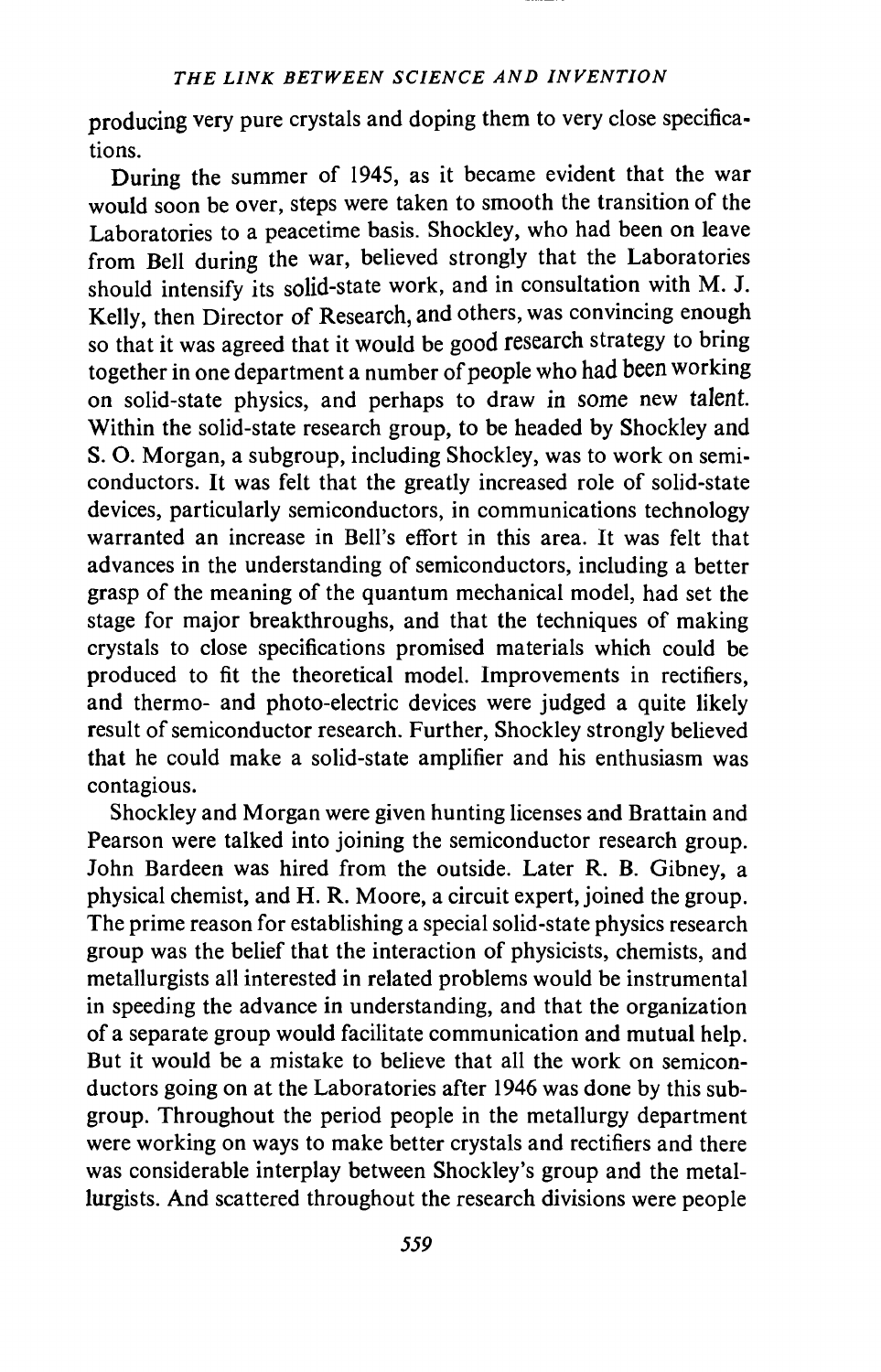working in this area from time to time. All in all, the people playing a major role at one time or another in the work which led to the transistor discovery may have numbered about thirteen.

We have seen that the motives of the Bell Telephone Laboratories in establishing this new project were reasonably clear. Bell believed that major advances in scientific knowledge in this field were likely to be won and that advances in knowledge were likely to be fruitful in improving communications technology. One possible result was an amplifier. But improvements in rectifiers, thermistors, and other solid-state devices also were judged strong possibilities. It was the wide range of possible useful results which made the project attractive. The motives of the scientists on the project were, of course, much more complex. Several of the scientists involved were not much interested in or concerned with any practical applications their work might lead to. Their intellectual interests were focused almost exclusively on creating more knowledge about semiconductors. Others in the group were concerned with practical applications as well as with the underlying sciences. Shockley's interests were multiple. As a theorist he was fascinated by the prospect of developing a good theory of semiconductors. He also was fascinated with the prospects for a solidstate amplifier. Shockley's work was focused in a direction compatible with both these ends. That a good share of the work of the semiconductor research group was allocated so as to clear the way for an amplifier seems, in large part, to have been the result of Shockley's influence. But it is extremely difficult to say how much of this influence was "authority" and how much was Shockley's ability to interest others in what interested him.

## Research Leading to the Discovery of the Transistor Effect

Stated in broad terms, the general scientific aim of the semiconductor research program was to obtain as complete an understanding as possible of semiconductor phenomena, not in empirical terms, but on the basis of atomic theory. Wilson's work was an important start for, as we have seen, a sound theoretical foundation already was partially built although it had not been fully exploited in thinking about doped germanium and silicon. With the wisdom of hindsight we know that one important roadblock to understanding of doped crystals was failure to consider minority carriers, the flow of electrons in  $p$  type germanium and holes in  $n$  type germanium. Also (though not to be discussed in this paper), the workers in the field were not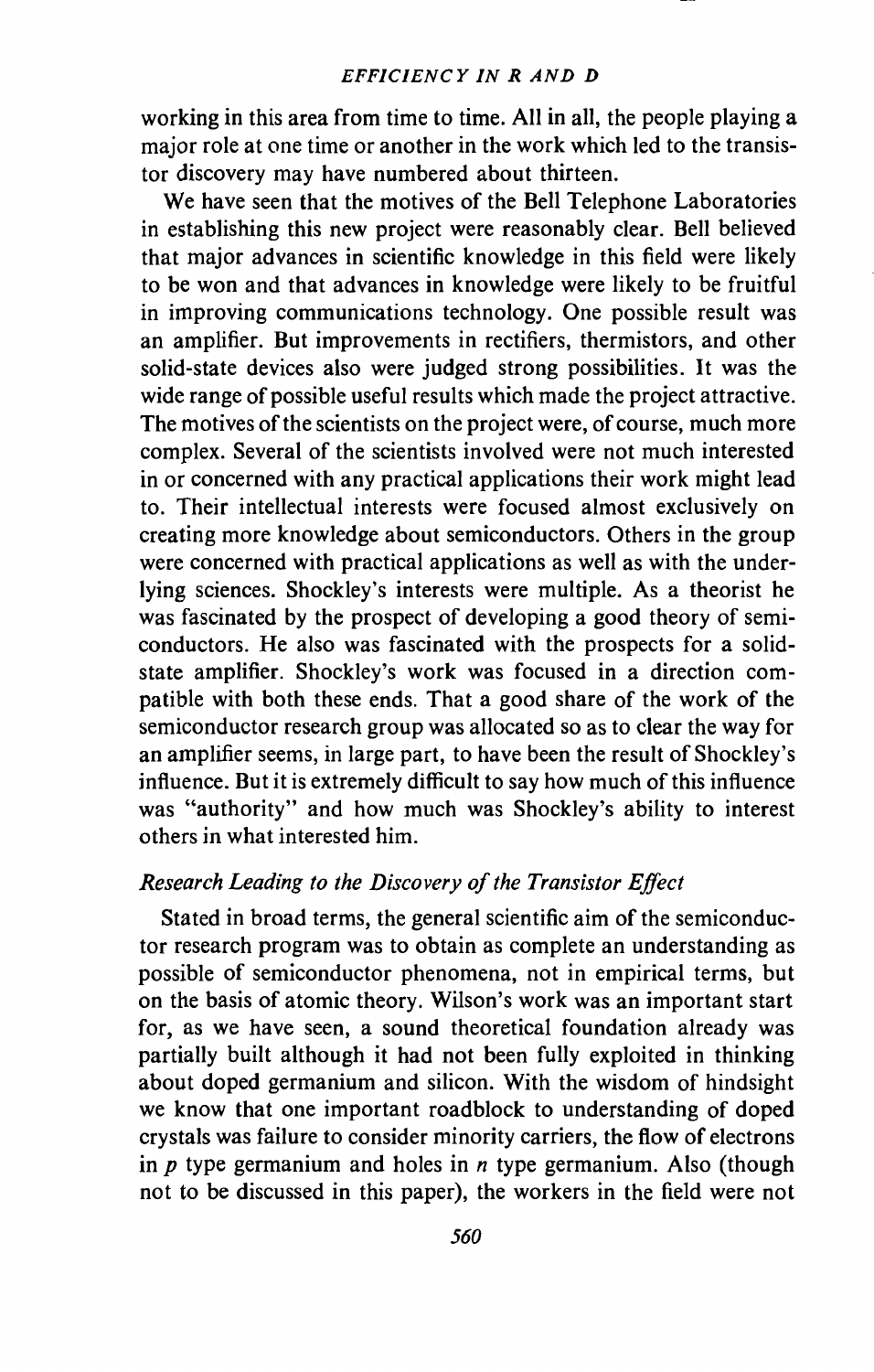adequately treating surface states, i.e., the fact that the properties of a solid at the surface can be (and usually are) quite different from the properties in the interior.

During the first few years of the solid-state physics project (the years we are considering here), the Shockley-Morgan group operated on a budget of roughly half a million dollars a year, about enough to support twenty to thirty scientists. Probably less than half of the group worked with Shockley on semiconductors. Both because the developing theory was simpler and better understood for simple crystals, and because the metallurgists at Bell had developed ways to produce very pure germanium crystals and to introduce impurities to close specifications, the work of the semiconductor research group focused on germanium at the start and later broadened to include silicon. During 1945 and 1946 much additional experience was gained in growing crystals, quite a bit was learned about semiconductor impurifies, and rectification was studied. During the early years of the project research interest was quite diffuse. Considerable work, however, was focused on a solid-state amplifier.

At the early stages of the effort at Bell, Shockley's ideas on possible ways to make amplifiers shifted from placing a grid in the area of rectification (the strict analog of the vacuum triode) to influencing the number of movable electrons in a semiconductor (and hence the current flow) with an electric field imposed from the outside without actually touching the material. Shockley's calculations, based in large part on his developing extension of the Wilson model, indicated that a device based on the latter idea would amplify. Experiments were devised (in 1946 and 1947) to see if the gadget worked as theory indicated it should. It did not. Sometimes even the sign of the effect was off. When the sign was right the magnitude of the effect was roughly a thousandth of the theoretical effect.

To explain the negative result Bardeen proposed that the electrons affected by the field were not free inside the silicon, but were trapped at the surface in what he called surface states. Thus the application of an electric field would not significantly affect the number of free charge carriers in the semiconductor. Other scientists, including Shockley himself, had previously suggested the possibility of surface states at the free surface of a solid, but no one had realized the importance of this phenomenon to the properties of semiconductors. Bardeen's theory very effectively explained failure of amplification in the field effect experiments and also significantly increased understanding of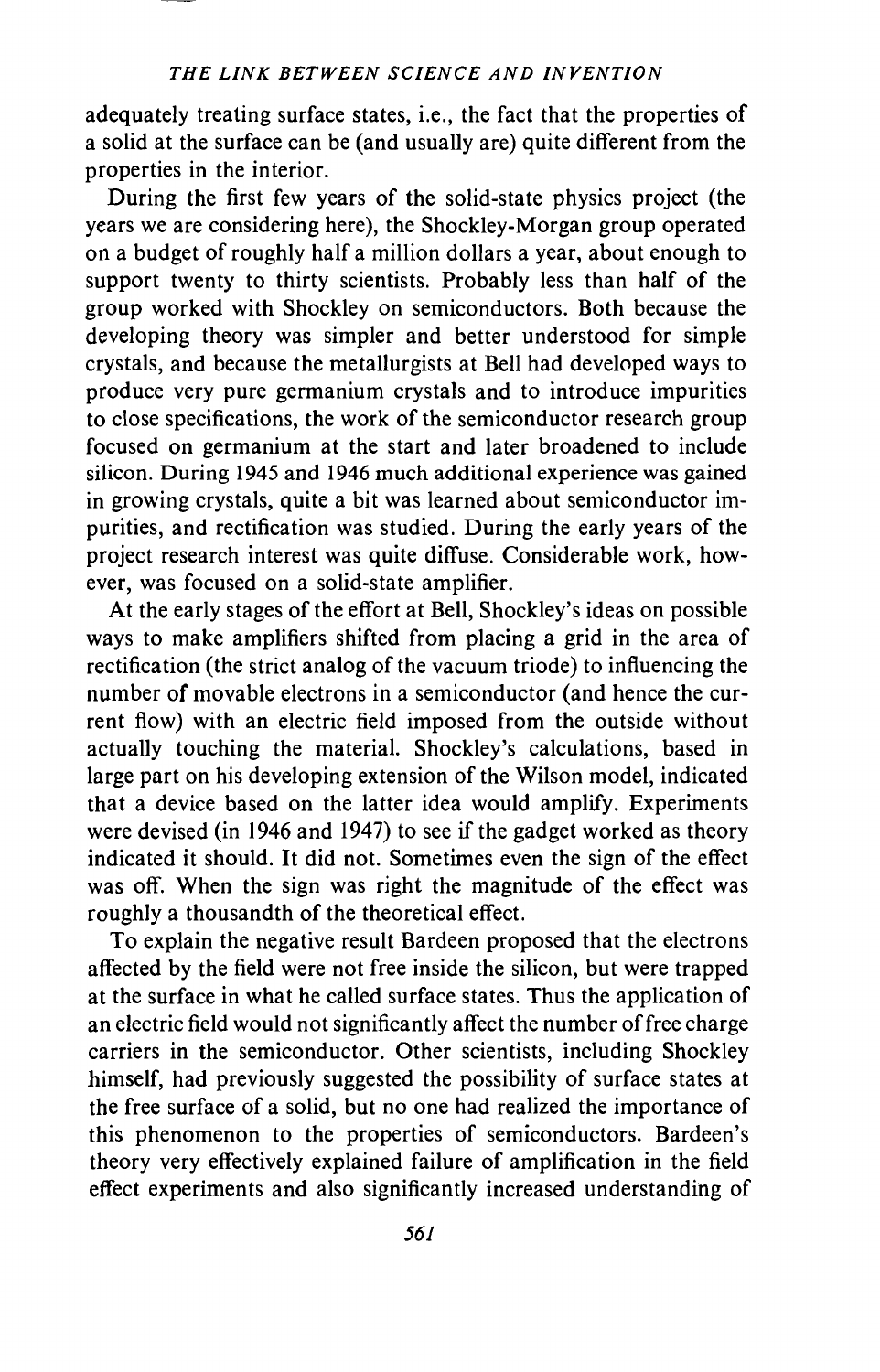rectification at the junction of a semiconductor and a metal (cat's whiskers), but for our purposes it is not necessary to describe the theory.

What is important for our purposes is that, to test the Bardeen theory and to attempt to find a way to neutralize the surface states so that a useful field effect amplifier could be built, Shockley, Bardeen, and Brattain, often with the collaboration of others in the group performed a number of experiments. The physical phenomena involved seem to have drawn a great deal of interest.

A set of experiments by Bardeen and Brattain play the key role in our story. These experiments did yield observed amplification from a field effect. But more important, in one of the experiments two contacts were placed quite close together on a germanium crystal. (Figure 1). It does not matter here just why this particular experiment





was performed. What is significant is that it was not performed with the hope of observing the most important result it yielded. For in the course of the experiment it was observed that connecting up the A battery increased the current flow in the B battery circuit. The device amplified. This was the first indication of the transistor effect.

The research workers were very well aware of the importance of their discovery. Experiments motivated, in part at least, by a desire to make a field effect amplifier work had resulted in the discovery of an amplifier working on quite different principles, an amplifier which, as it was developed and perfected in subsequent work, came to be called a "point contact" transistor.

The most obvious explanation for the current flow increase in the B circuit induced by connecting the A circuit was hole flow from the left top contact to the right top contact. The key concept in the modern explanation is the flow of minority carriers in a crystal, holes in  $n$ type germanium. Although the latter was not seen immediately, gradually it came to be accepted.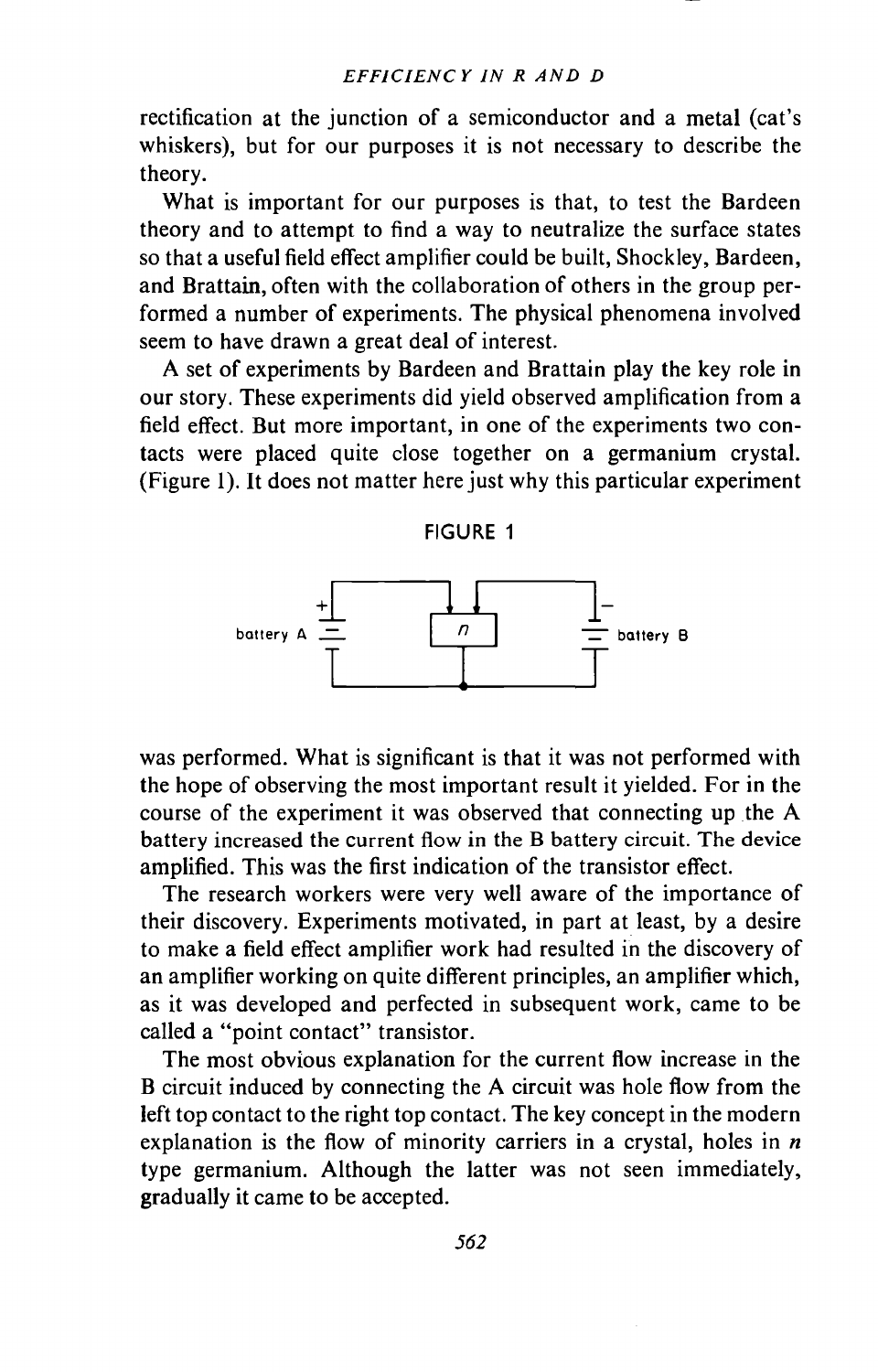## THE LINK BETWEEN SCIENCE AND INVENTION

This description of the discovery of the point contact transistor in late 1947 and very early 1948 is too neat and simple, and the outline of the development of the ideas which explained it is much too orderly to be accurate. Indeed, there still is no really adequate quantitative theory explaining the working of the point contact transistor. But what is important for us is that the experiments were conducted by men who had amplification as their goal, who observed something that they were not looking for or expecting which indicated the possibility of building an amplifier of a design very different from the one they had in mind, and who explained the working of this new amplifier in terms of injected minority carriers.

For the observation that minority carriers are important in semiconductor current flow provided the key which enabled Shockley to propose still another design for an amplifier, a junction transistor. Thus the field effect experiments led to two amplifier designs. They led directly to the point contact transistor and, through theory, to the junction transistor.

#### The Junction Transistor

Shockley spent most of 1949 writing his Electrons and Holes in Semiconductors. Much of the book is a contribution to theoretical physics, but in it he describes the principles of the junction transistor. Unlike the point contact transistor which, as we have seen, was invented partially by accident, the junction transistor was predicted theoretically and then built. Essentially the theory was the invention.

An  $n-p-n$  junction transistor consists of a germanium or silicon crystal with two *n* regions separated by a thin  $p$  region (Figure 2).

FIGURE 2



The contacts to the  $n$ ,  $p$ , and  $n$  layers are referred to as the emitter terminal, the base terminal, and the collector terminal. Shockley showed that an increase in the voltage across the A circuit would lead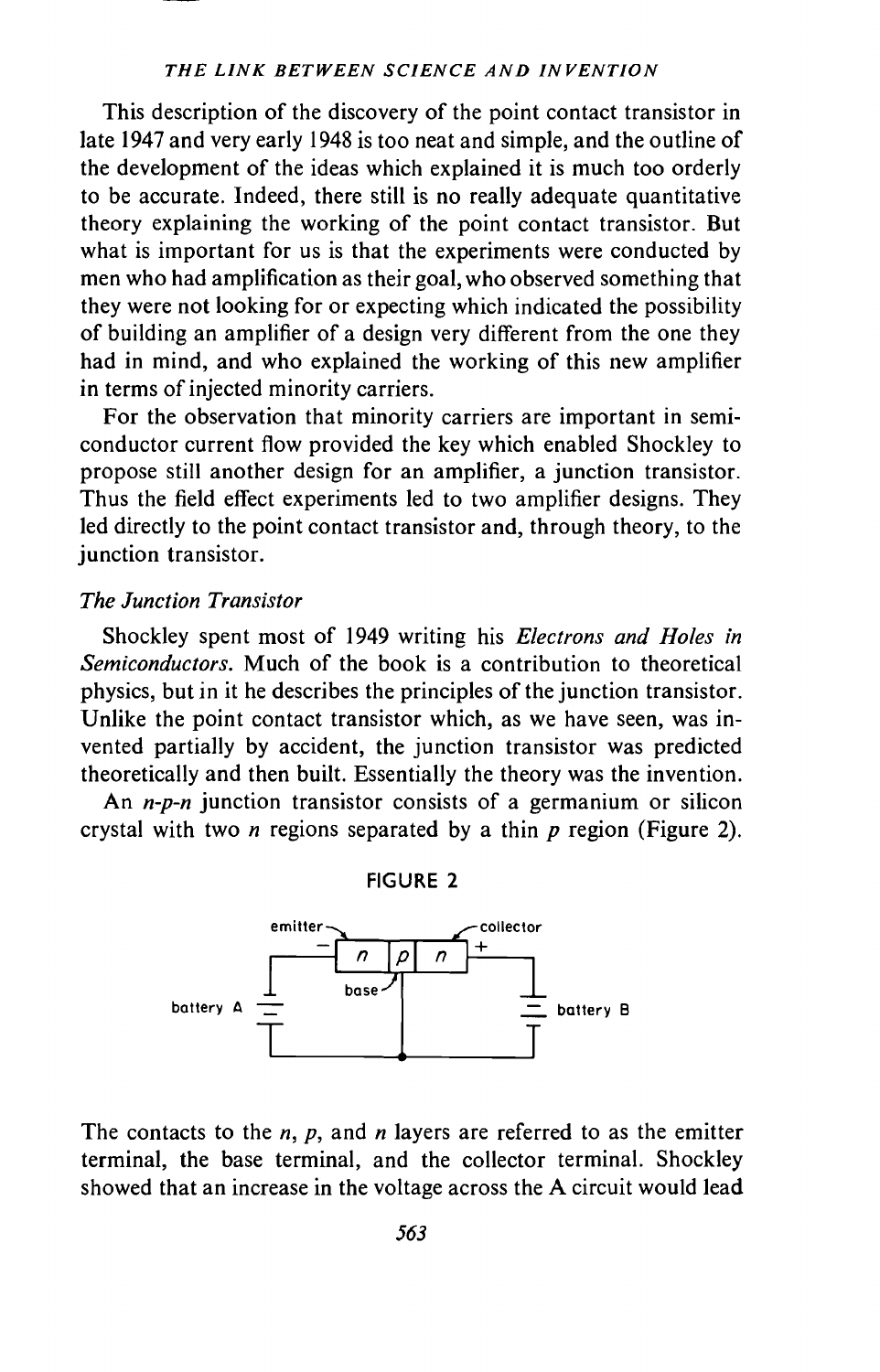to an increase in the flow of electrons between the emitter and the collector, the electrons flowing right through the central  $p$  region. And he showed that, for appropriate battery biases, the resulting change in voltage across the B circuit would exceed the inducing change across the A circuit. Or, the transistor would amplify.

Notice that minority carriers, electrons flowing through the  $p$  type base region (injected from the *n* type emitter region), are of crucial importance to the working of the junction transistor. If only holes could conduct in  $p$  type germanium then the transistor would not work. As we have seen, it took the semiaccidental discovery of the point contact transistor to focus attention on minority carriers. Until the experiments which resulted in the point contact transistor, Shockley did not see clearly that they were important. But once he did, he soon could see that an  $n-p-n$  junction connected as in Figure 2 would amplify.

## Research After the Discovery of the Transistor Effect

The discovery of the transistor effect and the consequent invention of the point contact and junction transistors acted to focus much more closely the interests of the semiconductor research group. Funds for this group came from the broader solid-state research group budget, and although the budget of the solid-state group was not dramatically increased for a year or so, it appears that the proportion of the research effort of the Shockley-Morgan group which was directed to semiconductor research definitely increased. Further, a special semiconductor development group under J. A. Morton was organized shortly after the birth of the point contact transistor. And the allocation of research in metallurgy definitely was affected.

Within the semiconductor research group Shockley, as we have seen, directed his attention to working out the theory of holes and electrons in semiconductors. Others directed their experimental and theoretical work to minority carriers. Since an effective amplifier of the junction design requires very pure and orderly crystals, people in Shockley's group, as well as in Morton's group and in metallurgy, intensified their research on this problem. Methods for pulling single crystals from a melt of germanium were developed by G. K. Teal and J, B. Little, and a method known as zone refining was invented by W. G. Pfann. During 1949 and 1950 better and better junction transistors were made and the construction of a reliable junction transistor is conventionally dated 1951.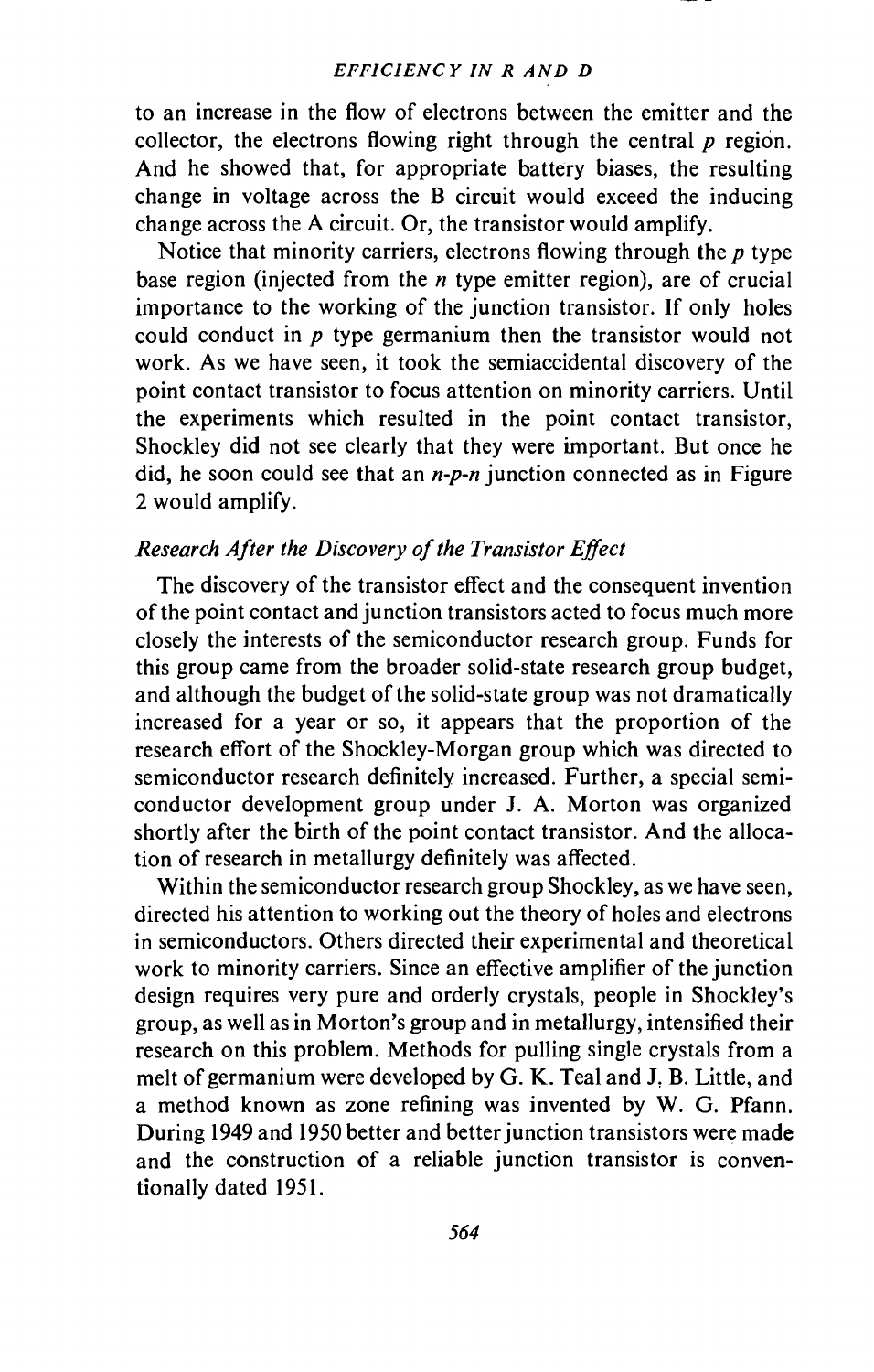#### THE LiNK BETWEEN SCIENCE AND iNVENTION

It should be stressed here that the breakthrough in knowledge about semiconductors led to research and development of several other devices in addition to the transistor. The theory led directly to the development of better rectifiers and thermo-electric devices. Parametric amplifiers, amplifiers quite different from the transistors, rest on the principles treated by Shockley's theory. The Bell solar battery, developed a bit later, also rests on the theory. Although many of the new semiconductor devices were invented in laboratories other than Bell, Bell Laboratories has continued to be in the forefront of semiconductor developments. Thus, though the transistor breakthrough tended for a while to draw together the interests of the semiconductor research group, the new theory carried within itself the seeds of subsequent research diversification. For the application and value of the theory and the new light it shed on semiconductors far exceeded its specific application to junction transistors.

1948 and 1951 are given as the standard dates when handbuilt point contact and junction transistors were first publicly demonstrated. But generally—and the transistor is no exception—the road is long and difficult between the first demonstrator model of a new invention, and a reliable, producible, economic product. In the early days of the transistor, its performance was likely to change if someone slammed a door. All transistors used were laboriously constructed by hand. No one quite knew in what uses the transistor would prove economic.

Much money and talent were spent in improving the operating characteristics of transistors and making them more predictable and reliable, in developing new circuits and designs to take advantage of the transistor's strong points, and in developing an economic production technology. More money has been spent at the Bell Telephone Laboratories on these problems than was spent on the project which was described in the preceding section, but this is beyond our story.

#### NATURE OF THE RESEARCH ACTIVITY

Although one case study is insufficient support for confident generalization, in this section I will attempt to sketch certain characteristics of the transistor research history which seem to have relevance to the policy decisions of an organization undertaking basic research.'3

<sup>&</sup>lt;sup>13</sup> Several other studies of basic research show much the same pattern as the transistor history. See, for example, "Nylon," Fortune, July 1940; I. B. Cohen, Science, Servant of Man, Boston, Little Brown, 1948; James B. Conant, Science and Common Sense, Yale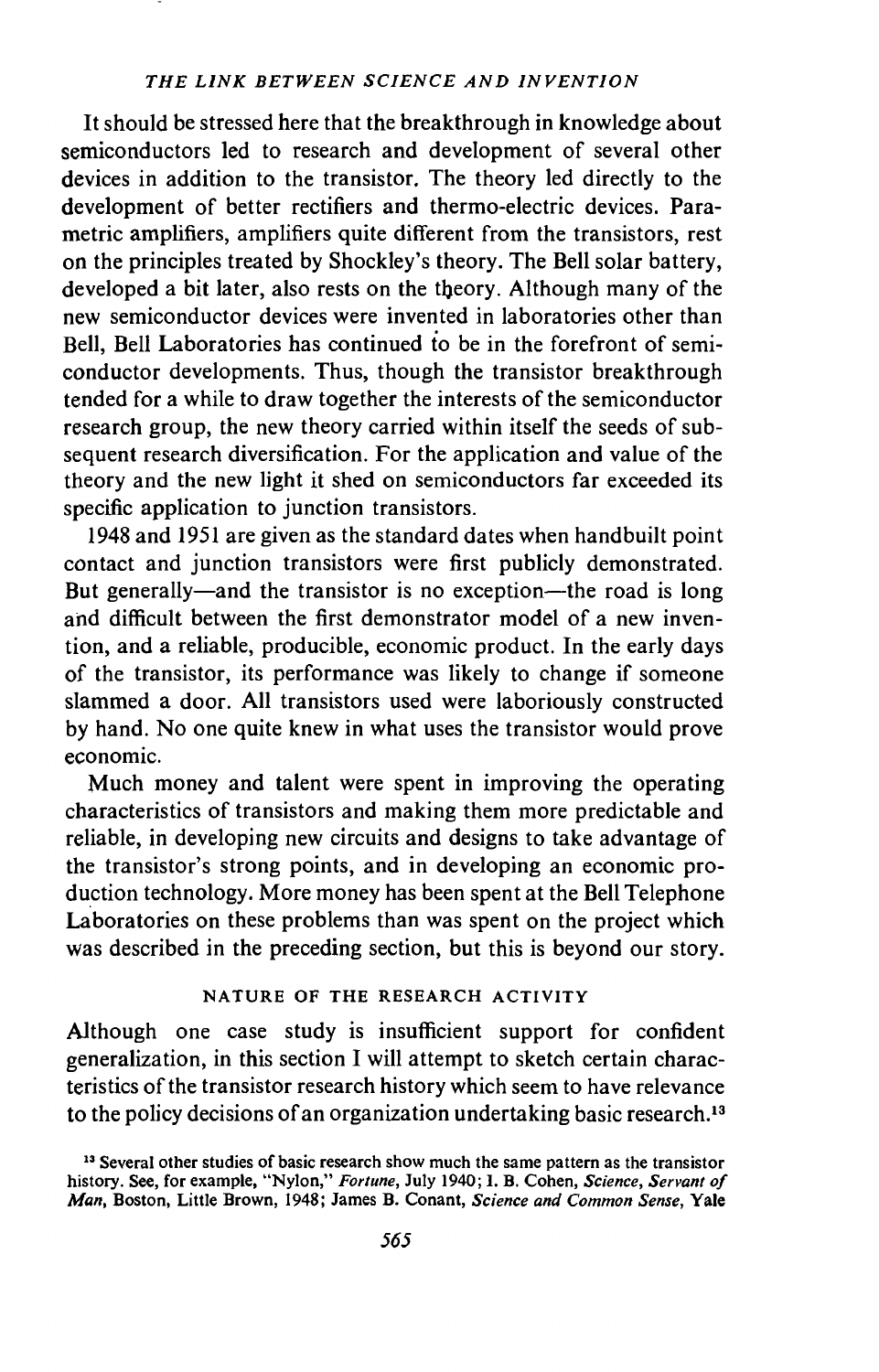Some implications of these characteristics will be very briefly examined in the introduction to the section treating the actual research policies of the Bell Telephone Laboratories.

## Uncertainty and Learning

At the start of the semiconductor research project there was considerable uncertainty whether an amplifier could be achieved at all, and if so, what was the best way of achieving it. Shockley believed he could make a solid-state amplifier but was not quite sure how, and several other people were not so optimistic. Because of the great uncertainties involved, much of the research effort was directed toward learning rather than toward the achievement of a specific and well-defined result. Shockley and others, however, certainly hoped to achieve an amplifier and allocated much of their research time accordingly. And the direction of research changed dramatically in response to what was learned.

To illustrate these points, recall the chronology of the research. At the start of the project much of the semiconductor research was quite generally oriented; only as knowledge accumulated did the amplifier interest tend to predominate. And in the course of the project, three different amplifier designs were considered. In the early stages, almost all amplifier oriented research was concerned with the field effect amplifier, but this design did not work as hoped and expected. Indeed, the results of the critical experiments in this area were sufficiently unexpected that a new theory had to be formulated to explain them—Bardeen's theory of surface states. The allocation of experimental effort was shifted to check the theory. The second amplifier design, the point contact, was discovered as a more or less surprising result of the surface-state experiments. Further, in order to explain the results of the experiments, attention turned to minority carriers, and once the importance of minority carriers was clearly realized, Shockley was able to design a junction amplifier. Thus, only toward the end of the project was the design which has proved most successful clearly perceived.

This last point needs to be stressed. There never seems to have been an attempt to list all research alternatives and to pick the best on

University Press, 1951; H. D. Smyth, Atomic Energy for Military Purposes, Princeton, 1946. Many other references could be cited, though few deal in any detail with specific research projects.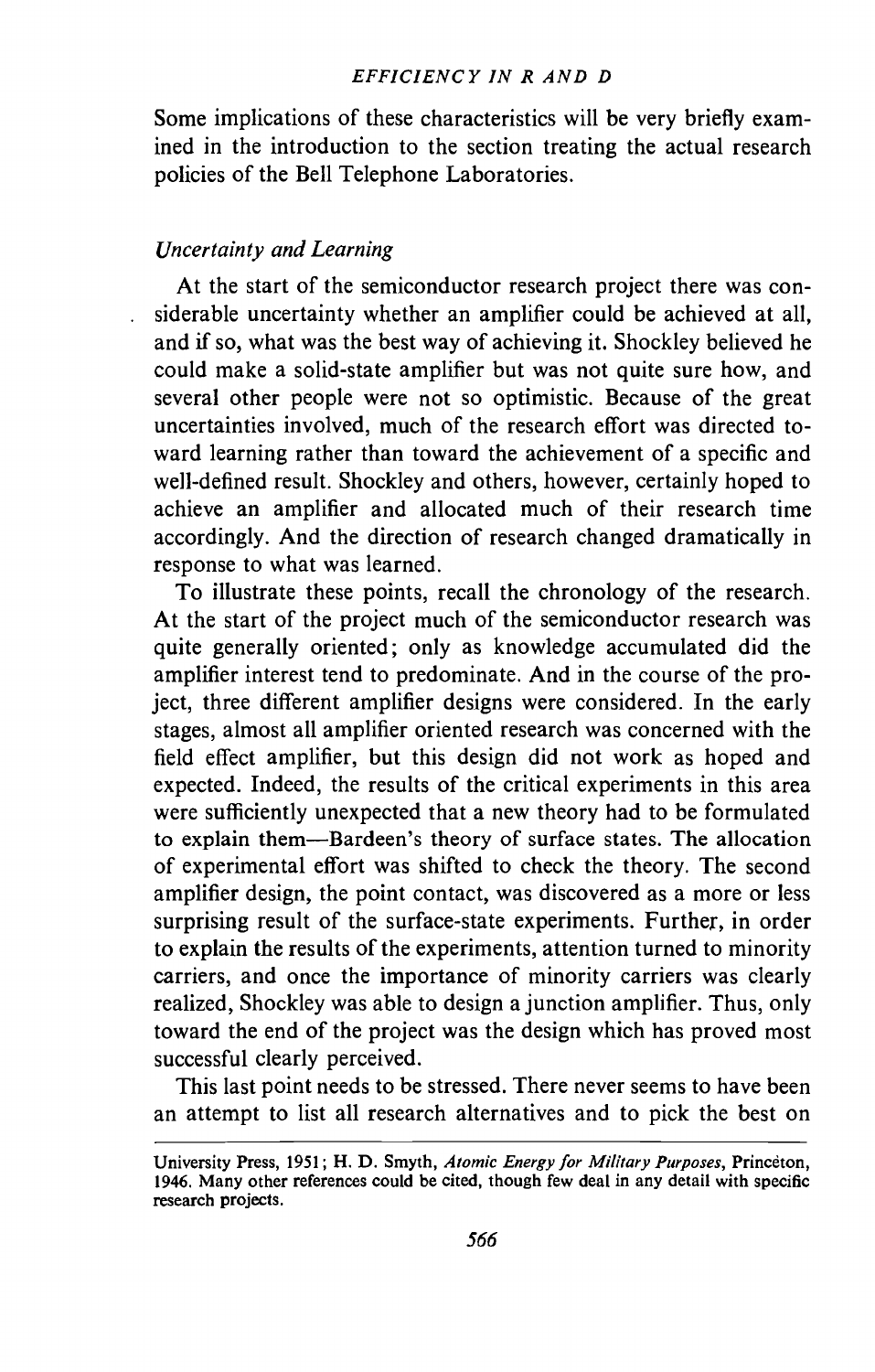the basis of some formal calculation. Rather, the discovery of new ideas and alternatives occurred often in the program. It does not seem an adequate representation to say that what was learned from the surface-state experiments made the junction transistor a more promising alternative. Before the experiments, the path to an amplifier by way of junctions and minority carriers just was not clearly perceived.

#### Interaction

A number of different people with different skills contributed to the research, but the exact nature of the interaction could not have been predicted and planned for in advance. Bardeen's analysis of surface states and Brattain's experimental skill were key factors, but no one at the start of the program could have predicted that these particular experiments would be performed, much less the importance of the results. Throughout the course of the program there seems to have been a great deal of informal exchange of ideas, and quite a bit of cooperation on experimental work.

The major requirements for effective interaction seem to have been easy communication and the ability of individuals to drop what they were doing to help with problems their colleagues brought up, if these problems seemed interesting and important. There is little evidence of closely programmed and directed team work, or of any requirement for it. Unfortunately, I have not been able to uncover much in the way of specific examples to illustrate these points.

## Goals

As we have seen the research program was not justified in its early stages by prospects for the invention of a specific device. Indeed, the early project reports do not even mention amplifiers. Instead the purpose of the project is stated in the early reports as the advancement of knowledge about semiconductors. Of course, this does not mean that the research workers, themselves, had no ideas about possible specific practical results; they certainly did. An amplifier was one. Rectifiers and thermoelectric devices were others. But these devices were listed in the early project reports as "for instances" of the possible practical payoffs. And, as we have seen, the research did in fact lead to a number of technical advances in addition to the transistor.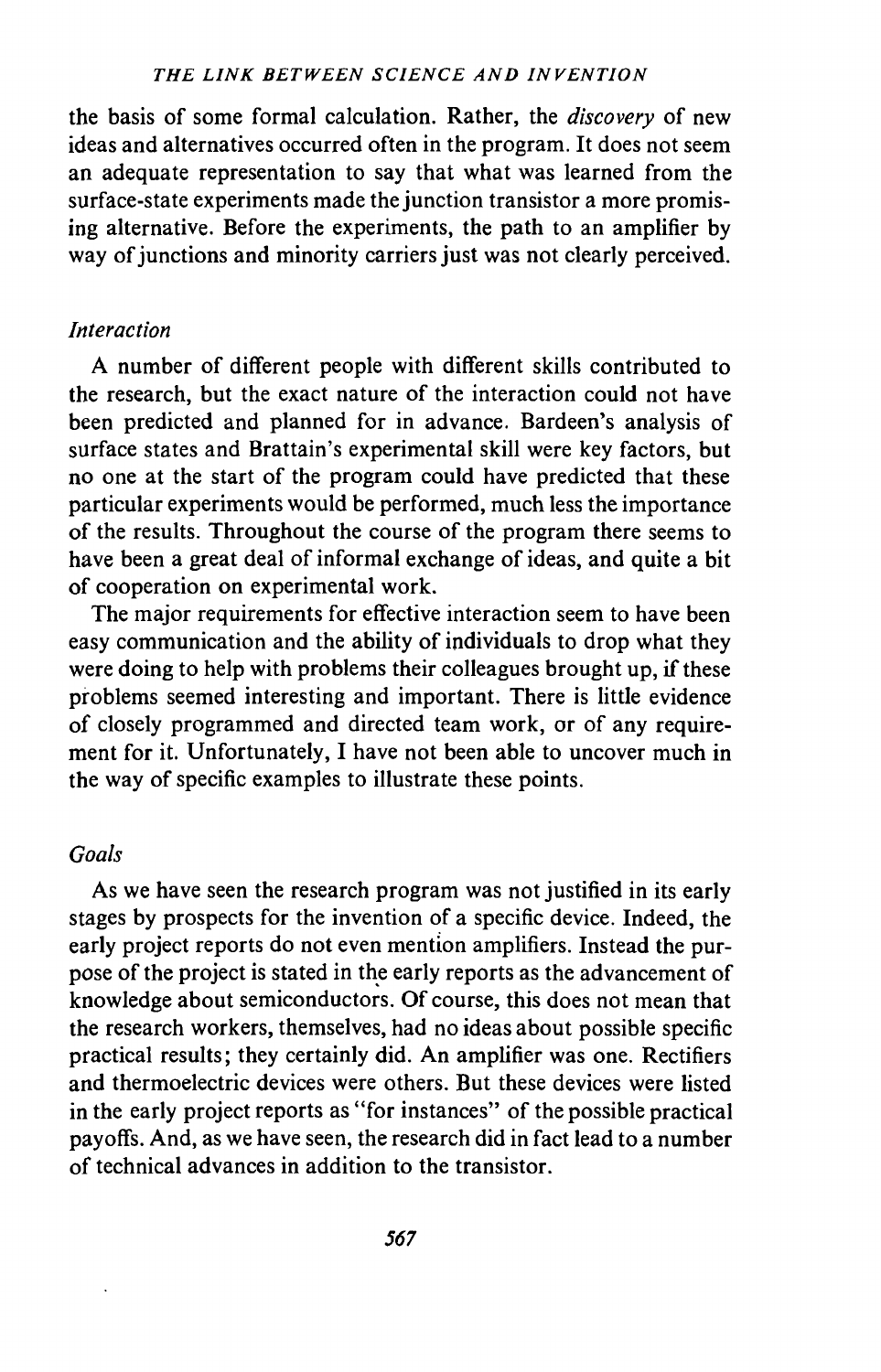#### EFFICIENCY iN R AND D

## Research Management at the Bell Telephone Laboratories

#### THE PROBLEMS OF RESEARCH MANAGEMENT

This section will examine the way that basic research decisions are made at the Bell Telephone Laboratories. But first it seems worthwhile to discuss very briefly a few of the implications, with respect to research policy, of the characteristics of basic research sketched in the preceding section.

Given the resources an industrial laboratory intends to allocate to basic research, there are a vast number of projects to which laboratory personnel can be allocated. Clearly somehow some of these projects must be selected and the number of persons working on them be decided. The nature of basic research imposes serious constraints on the policies the laboratory can pursue in making these decisions.

## **Criteria**

In order that some projects be selected and others rejected, some criteria must be used. The choice of good criteria must rest on the realization that a successful basic research project promises major advances in scientific understanding and that major advances in scientific understanding are likely to stimulate a wide range of practical inventions, though just what these technical advances will be it is very difficult to specify in advance. A project which is likely to have payoffs in a wide range of applications should not be justified on the basis of any one in particular, especially if it is not at all clear that the specific objective selected will be achieved. Indeed, for many organizations it just does not make very good sense to sponsor basic research at all. The outcomes of most basic research efforts are too unpredictable for a firm with a small range of products and processes to have confidence that the results will be of use to it. But, if the range of products and technology is wide, the firm may have some confidence that the results will be of practical value.<sup>14</sup>

Perhaps it can be assumed, as a first approximation, that for a company with a wide technological base there is a high correlation between the value to the company of the technica1 advances generated by research and the scientific advances achieved by research. Certainly

<sup>14</sup> For an extension and elaboration of this line of argument, see R. R. Nelson, "The Simple Economics of Basic Scientific Research," Journal of Political Economy, June 1959.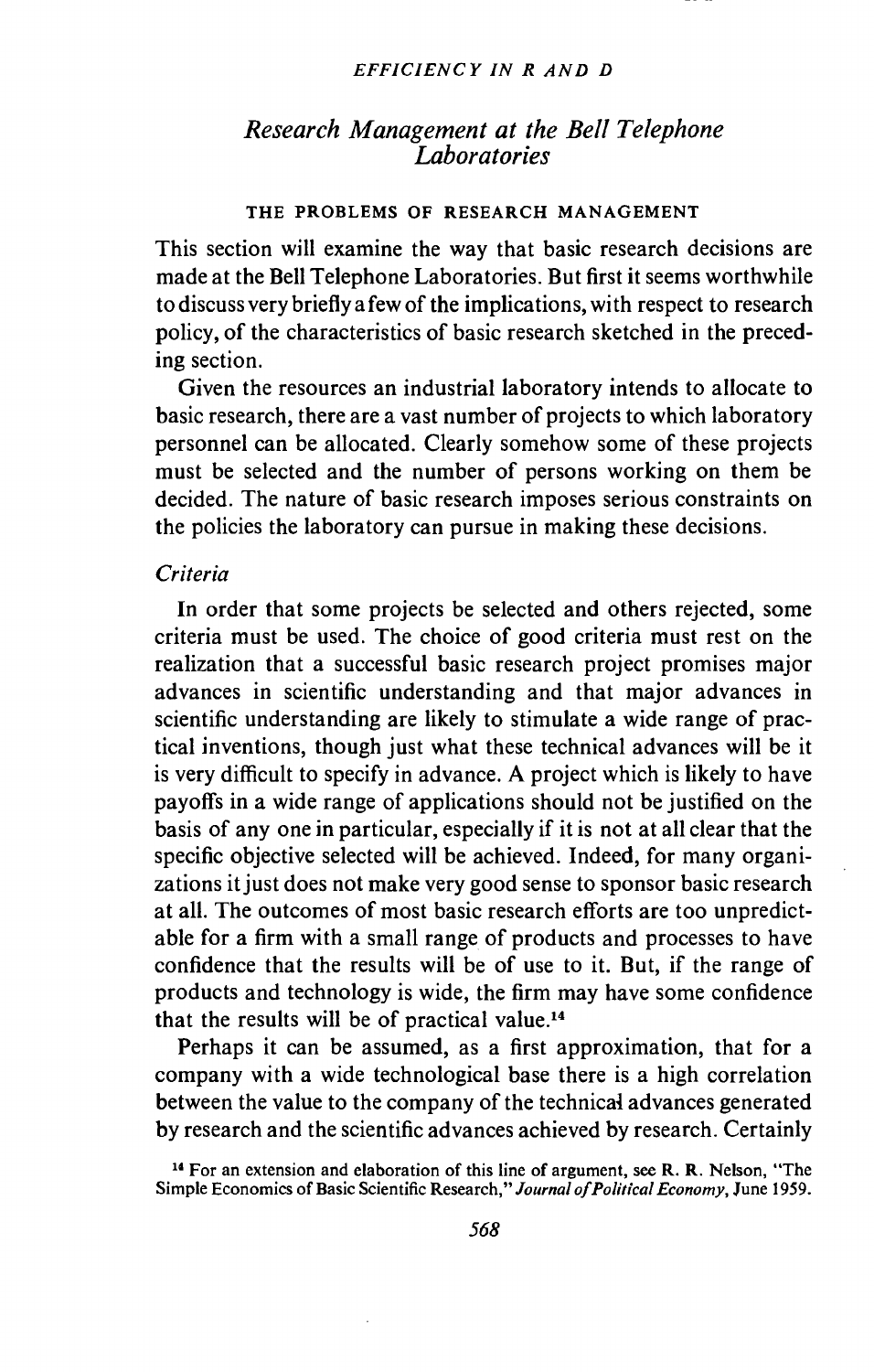there are major qualifications to this. Probably the criterion should be amended by the requirement that the area of research be one where applications to the technology of the company seem quite possible. But for a company with a wide enough technological base to support basic research at all, the criterion of "scientific promise" is probably better than one that stresses the value of specific predicted practical inventions.

The criterion "scientific promise," subjective though it may be, does seem operational. Recall that before the start of the transistor work a number of scientists agreed that the time was ripe for major advances in knowledge of semiconductors. And the restriction that the research be in fields where applications to company technology seem possible also is operational. Recall that scientists were able to list a number of applications which might result from a major breakthrough in knowledge of semiconductors, and many of their prophecies were fulfilled.

## Authority

But who is to apply the criterion? Who is to decide which scientists will work on which projects? For reasons which will be discussed later, that criterion, if adopted, argues for a decentralized decision making structure. And the nature of the basic research activity, the changing knowledge which is the scientific goal of research, also argues against centralization. Further, the type of interaction we have noted in the transistor project requires that individuals be free to help each other as they see fit. If all allocation decisions were made by a centrally situated executive, the changing allocation of research effort called for as perceived alternatives and knowledge change would place an impossible information processing and decision making burden on top management. Clearly the research scientists must be given a great deal of freedom, and the type of decision which must be cleared through a central authority must be quite limited.

It is earnestly hoped that the preceding discussion, and the study of Bell Laboratories which follows, is more than a pious restatement of the old saws, "scientific knowledge in itself pays off" and "in research, freedom is good." It is true that I believe the theme generally is valid. However, I trust that this paper sheds a little more light on why it is valid, and what its limitations are. In particular, it is clear that a policy involving decentralized decision making (research freedom), and the acceptance of the criterion of scientific promise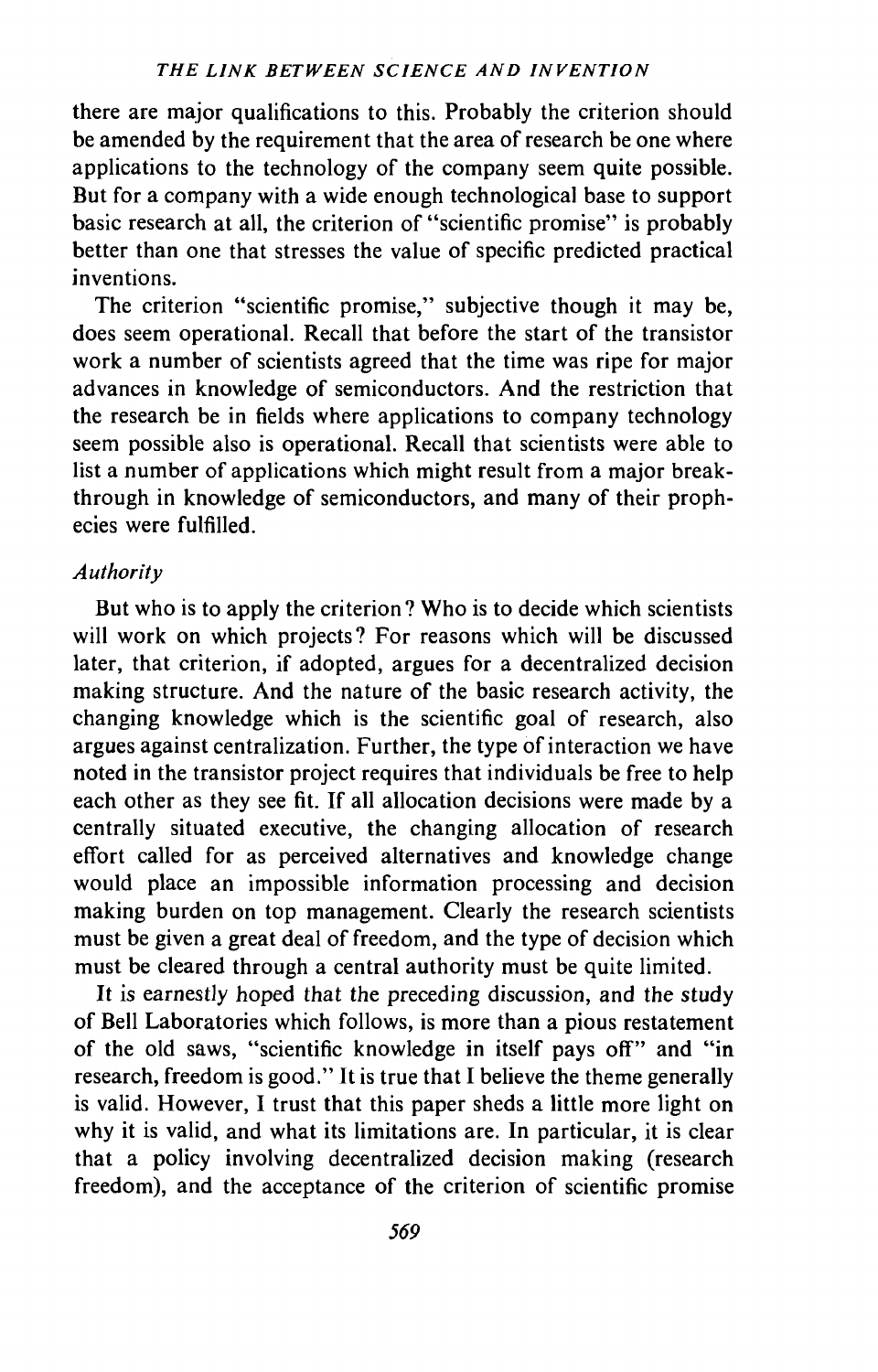must somehow be complemented by policies designed to constrain research to those areas where application to the technology of the company seems promising.

Bell has developed policies which seem to cope with this problem adequately. There is evidence that several other companies noted for their success in basic research management have similar policies.

## RESEARCH POLICY OF THE BELL TELEPHONE LABORATORIES

The research philosophy of the Bell Telephone Laboratories has been stated succinctly by James B. Fisk, president of the Laboratories. "Our fundamental belief is that there is no difference between good science and good science relevant to our business. Among a thousand scientific problems, a hundred or so will be interesting, but only one or two will be truly rewarding—both to the world of science and to us. What we try to provide is the atmosphere that will make selecting the one or two in a thousand a matter of individual responsibility and essentially automatic." There are two aspects then to Bell's policy toward research. First, scientific worth is assumed to be highly correlated with potential technical value. And second, the individual scientist is to be free to choose the projects he considers of greatest interest. In short, the management philosophy of Bell Laboratories corresponds to the one we have just stated. How does this policy work out in practice? How serious are the problems introduced by the possible divergence of individual scientific interests from the interests of Bell Laboratories? How does Bell cope with the problem? As we shall see, the policy is not quite as simple and clear-cut as it seems. The fact that Bell is in the communications business does play a very major role in determining the type of research that is undertaken.

## Freedom of Research Choice

It is well to dwell a bit here on what is meant by freedom in research. Freedom clearly involves a range of alternatives among which choice can be made but, equally clearly, the range of alternatives in any real situation is constrained in many ways. The training of the research scientist, the equipment available to him, the state of knowledge in the field in which he is interested, all are constraints on his choice. The imagination of the research scientist, of his peers in the laboratory, and of research management also affect the range of his perceived alternatives.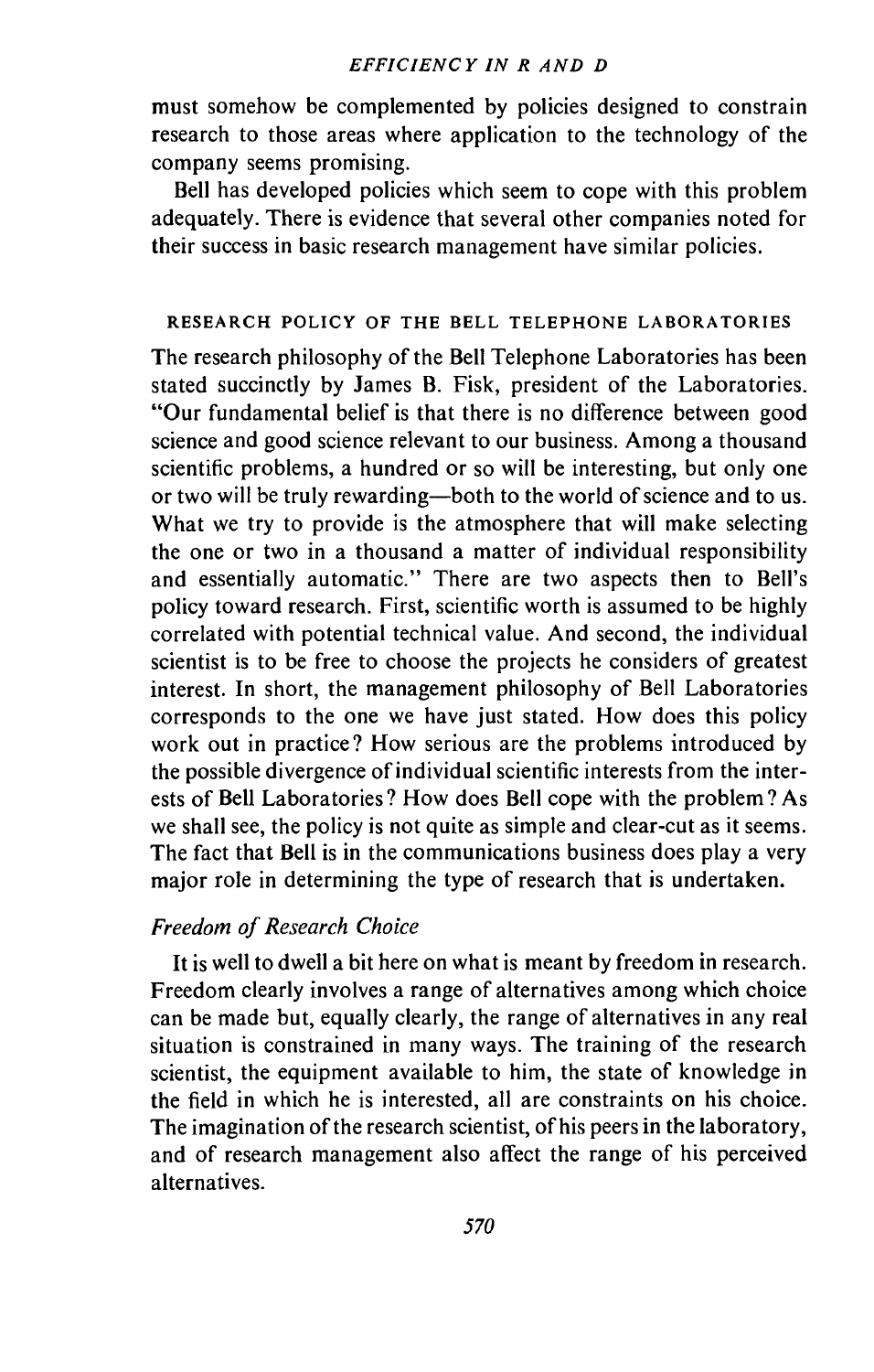## THE LiNK BETWEEN SCIENCE AND INVENTION

If we use the expression "degree of research freedom" to mean the extent to which constraints are imposed upon the range of choice open to a research scientist as a matter of company policy, then from the point of view of the company it is rational to give the research scientist wide freedom of choice if it is believed that he will tend to do more valuable work, on the average, if he selects his projects as he sees fit than if some higher authority provides him with a much more constrained range of choice. In a way, the arguments for freedom of choice for the research scientist resemble and rest on the same assumptions as the arguments for a free enterprise economic system do.

Let us assume for the moment that institutional arrangements and the system of incentives are such that individual and group aims coincide. This is one of the prerequisites for research freedom, but it is not enough. In addition it must be assumed that the individual has more information about the choices open to him—their relative prospects and their costs—than a central authority has. Usually this assumption is violated in situations where there is strong interdependence among the actions of a large number of different individuals. Where there is such interdependence one person's decision should be made in the light of knowledge about what everyone else is doing. This is the kind of information that a central executive has, but that, if the number of people involved is large, the individual may not have. However, in basic research it seems that the number of persons among whom coordination is required is small at any one time, and the individual scientist is likely to know quite well what his colleagues are doing. In the transistor project this kind of knowledge was facilitated by the policy of bringing most of the scientists doing semiconductor research into one group. And as to the promise of his own line of research, the working scientist is likely to know much more than the laboratory management possibly can know.

Philosophers and Gestalt psychologists have argued convincingly that people do not observe the same things unless those things are in the same context, and at the frontiers of science what is missing is a clear context. A scientist working on a research project often has a "feel" for the promise of his work but is not capable of expressing his intuition, his embryonic theory, in language. Others working in the same area may have the same feel, but often not. Yet one of the marks of a good scientist is that his hunches prove right. The approaches he sees as promising but which he cannot in the beginning describe precisely blossom into useful hypotheses and conceptual schemes.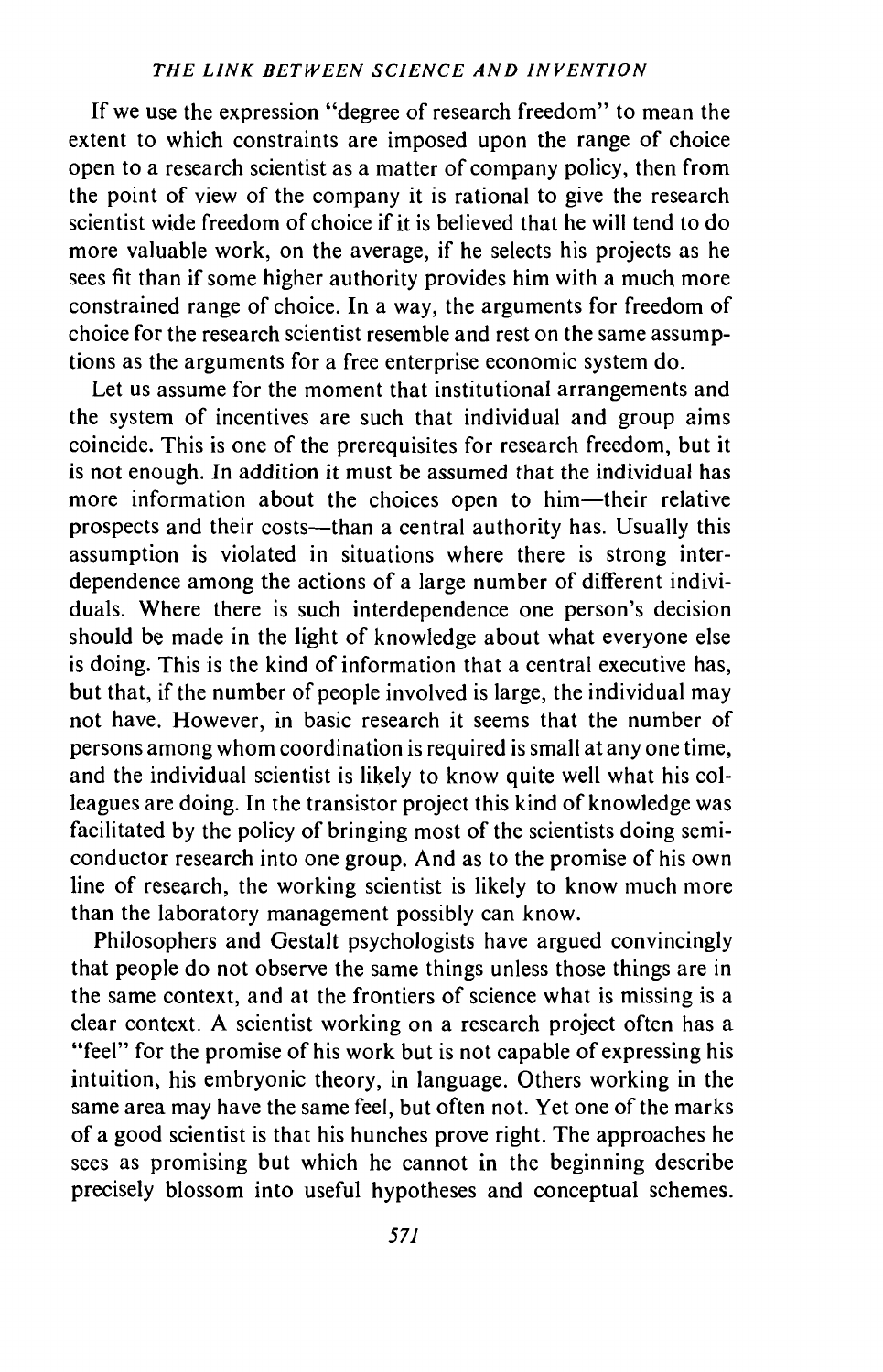Often, after the fact, he can state clearly a plausible reason why he thought his work promising when he started it, and why he did things the way he did. But it is more than likely that, if you had queried him  $ex$  ante, he would not have given such a good set of reasons for why he was doing what he was doing and why he felt it important. If this point of view is accepted, a research director is likely to be a much poorer judge than the scientist working on a project is of the scientific promise of the project. The scientist has information that the research director cannot have, and much of the information is not in a solid enough form to permit easy communication.

## Allocation of Resources

Given the nature of scientific research, and an organization where individual scientists have a wide degree of freedom, the allocation of the scientific staff among competing alternatives is likely to be accomplished by an evolutionary, or a natural selection process. We have argued that uncertainty and learning are key aspects of research. Consider a laboratory at a moment of time. Scientists are working on many research projects at many different stages. Some research work has been running for a long time and many of the original objectives have been achieved. Some research work started but a short time ago is looking quite unpromising already. But some research work which has just started is looking extremely promising and interesting, and some research work is producing new answers, new prospects, and new questions. An alert scientist working on a project which is looking increasingly unpromising or on a project which appears to be running into sharply diminishing returns has very strong incentives—his professional reputation, his scientific curiosity, and his future at the laboratories—to phase out his current work and phase in research in a more promising area—a new project or a going project which has exciting prospects.

The above description sounds very much like the economist's model of a changing economy. Some industries are dying and others are thriving. An astute entrepreneur spurred by a higher expected return will leave the dying industry and enter the thriving industry. And, as in the economist's picture of a changing economy, luck plays a great role. The structure of economic demand may change again, and the dull entrepreneur who sticks with the industry his more alert colleague thought declining will  $ex$  post have been shown to be the wiser. Meanwhile the alert entrepreneur may find that the skills he applied in the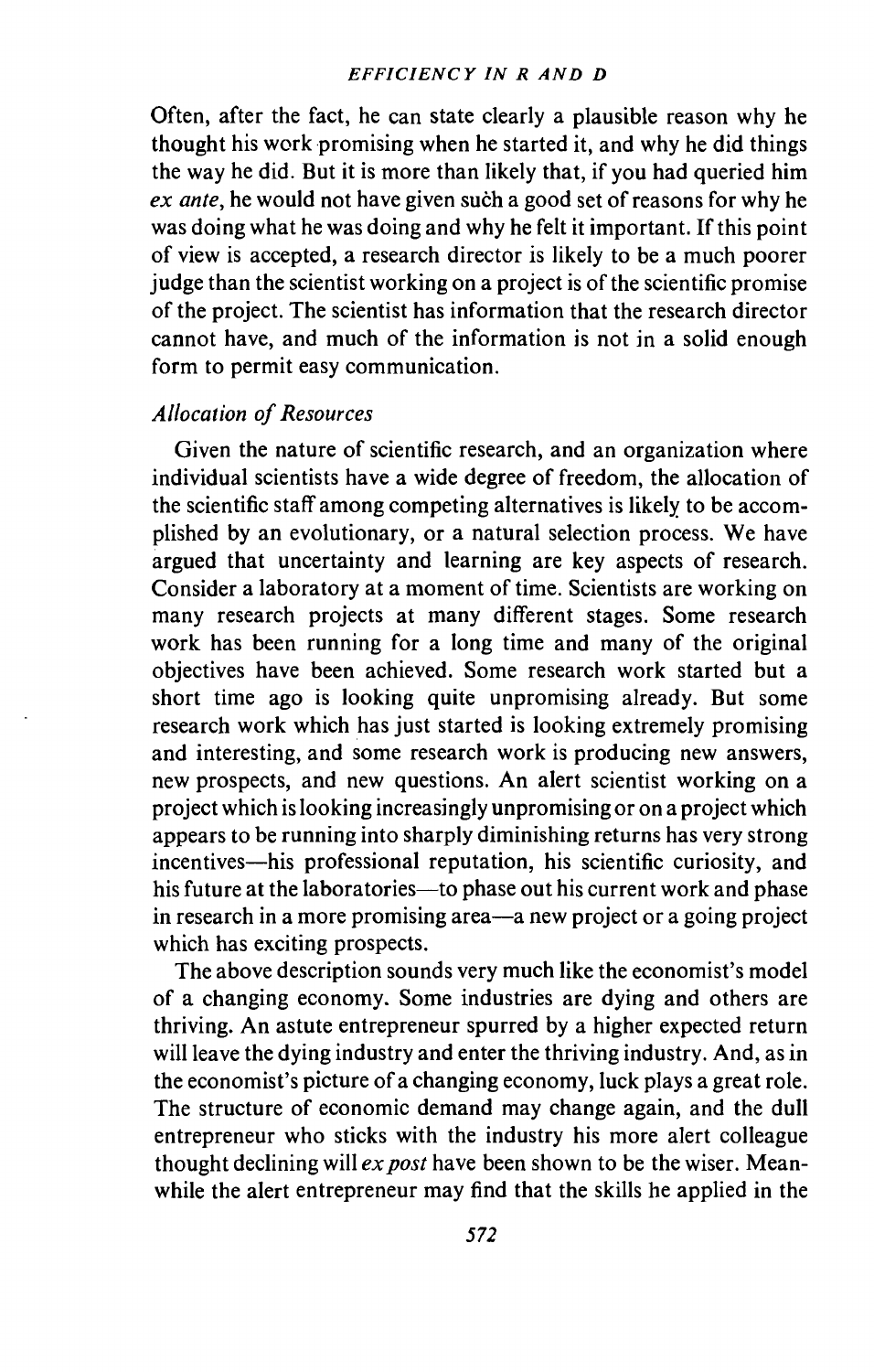#### THE LiNK BETWEEN SCIENCE AND INVENTION

old industry are of little use in the new. And in the laboratory, as in the economy, there are transfer costs. The scientist who jumps from project to project, like the entrepreneur who jumps from industry to industry, may be not very wise.

However, the analogy is weak when incentives and signals are compared. In the economist's model of the market economy, perceived profit opportunities are viewed as the prime motive, and cost and demand are the factors determining profit. Cost and demand are assumed to be clearly signaled by the structure of prices. The incentives of the scientist are much more complex than the incentives of the entrepreneur of economic theory; though perhaps they are no more complex than the incentives of the entrepreneurs of real life. The furthering of a reputation as a scientist among scientists and the satisfaction of intellectual curiosity are certainly as important, perhaps more important, dimensions of the research worker's goals as are financial advance and status within an organization.

## Other Advantages of Decentralization

In addition to allocating research scientists among alternative projects, the mechanism described above seems especially well suited for generating new ideas, projects, and alternatives. Even if the performance of the mechanism in allocating men among known alternatives was believed to be far from optimal, this latter attribute would be a strong argument for research freedom. It is quite likely that it is even more important to the success of a laboratory for it to generate good new ideas than it is for it to allocate very efficiently its resources among a given set of alternatives.

Decision making by evolution, in addition to providing greater flexibility and speed than would be possible under a more formal and centralized structure, has another extremely important advantage. The traditions of the scientific community are extremely strong where freedom to pursue research interests is concerned. To be told just what line of research to follow—to have it made clear that the goal of the research is company profit, not increased knowledge or benefit to mankind—to realize all too plainly that a few individual supervisors, not a wide jury of scientific peers, are to evaluate the work—strikes hard at the traditions of science. Since World War II there seems to have been a striking reduction in the intensity with which scientists cling to these traditions. But their force is still strong, and many of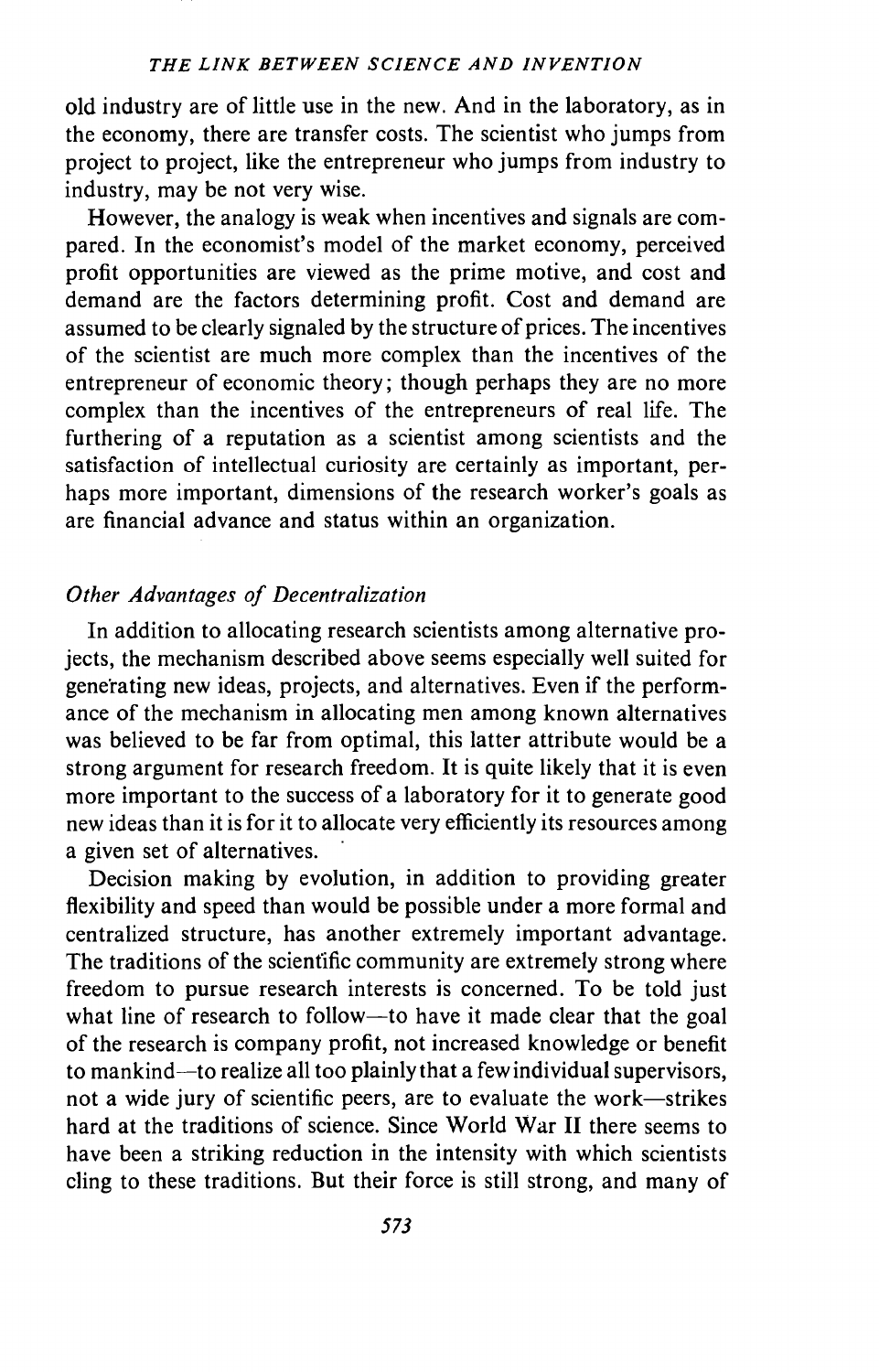the most outstanding scientists feel that to engage in industrial research would prostitute their heritage.

The Bell Telephone Laboratories, perhaps more than any other industrial laboratory, has avoided establishing a decision and control system which would run against the traditions of the scientific community. For this reason the Laboratories have a great advantage, relative to similar institutions, in recruiting people. Many scientists who would work in no other industrial laboratory, will work at Bell. This fact explains the extremely high quality of the laboratory staff that Bell has managed to maintain. Bell salaries are not particularly high by industrial laboratory standards.

Because a scientist at the Laboratories is not forced to abandon the traditions of the scientific community, Bell scientists tend to maintain very strong links with the academic world. Many Bell scientists have taught at universities, and many Bell scientists are actively sought by university faculties. The quantity and quality of Bell's scientific publications is matched only by the best of universities.

In the work which led to the transistor, Shockley, Bardeen, and others were in close touch with members of the university community working in the field of solid-state physics. There were visits and many letters. Clearly, this close link with the main stream of the scientific community is of major importance to the Laboratories for the flow both of ideas and of men.

#### Management Controls: Environment and Employment

Although as a broad generalization it may be reasonable to argue that the scientific merit of a project is a good index of potential profit, clearly, from the point of view of the company, advances in some areas of science are likely to be much more profitable than advances in other areas of science. The argument that the results of research are uncertain does not imply that these areas cannot be specified. Thus from the point of view of Bell Laboratories, advances in knowledge of the magnetic properties of material are almost certain to prove more important than advances in botany, and probably more important than advances in organic chemistry. At the start of the semiconductor research project it was clear that if there were significant scientific breakthroughs, the payoffs for communications equipment would be great.

Further, though basic research projects should not be justified in terms of specific practical objectives, we have seen from the case of the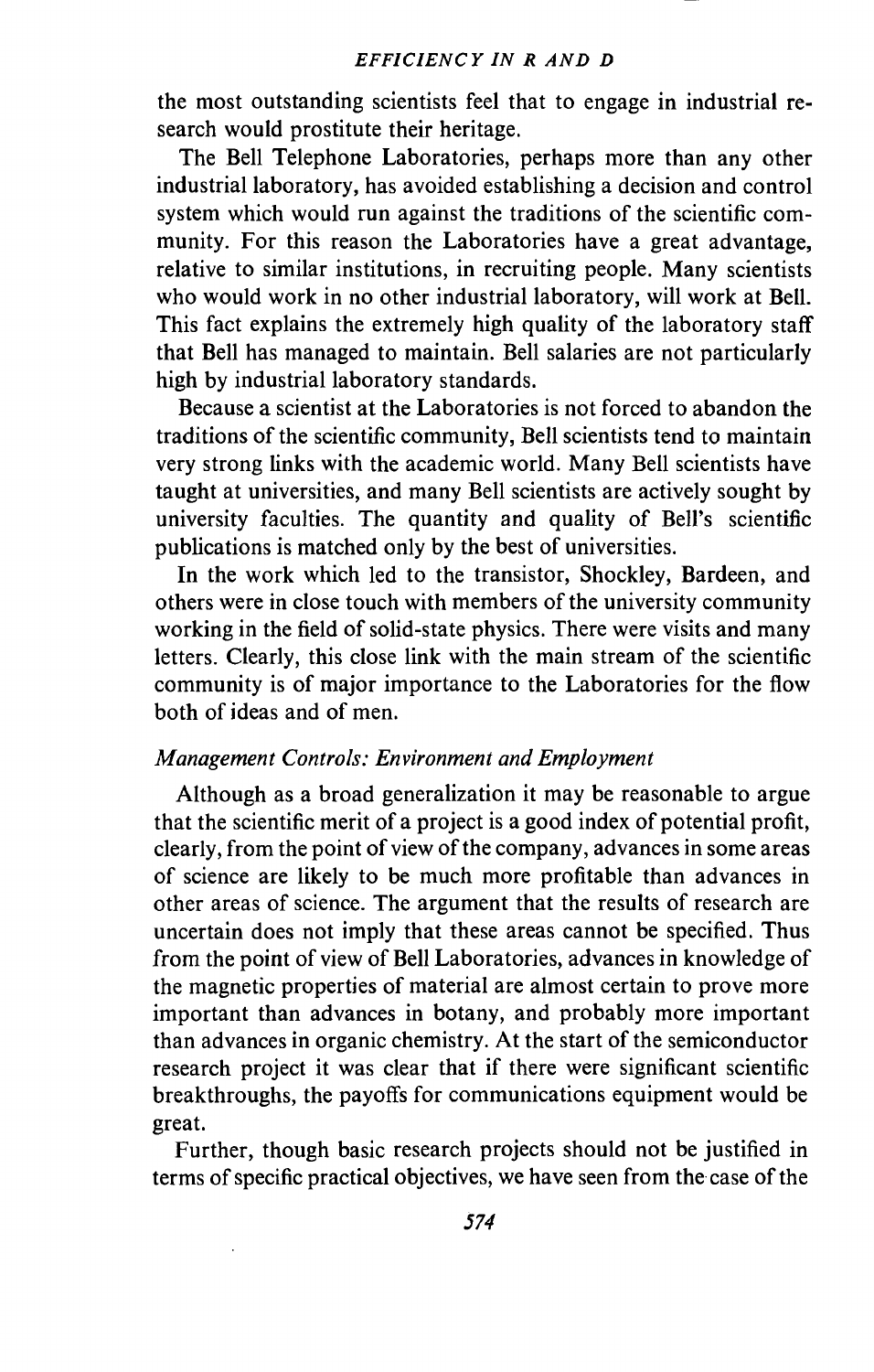## THE LINK BETWEEN SCIENCE AND INVENTION

transistor that it is sometimes possible to perceive certain practical advances which may result from research. And from the point of view of the company, these objectives should be given some weight in research project selection.

Clearly it is in the interests of the company to have procedures for guiding research so that the most promising areas of science are stressed, and so that practical objectives are not completely suppressed in the research project selection mechanism. The Bell Telephone Laboratories are in the communications industry, and the research work undertaken there reflects this fact, though the research scientists are subject to few, if any, more constraints than their university peers.

## Areas of Research

There are no geneticists working at the Laboratories. There are few organic chemists. At present (though this may be changed shortly) there is no group working in nuclear physics. In 1946 there was but a handful of men at Bell who were working in the field of solid-state physics. Today there are many more. While the choice of the research area of the scientists in the research department is seldom subject to strong executive pressure, formal executive decisions strongly affect the allocation of research effort through the hiring process. The growing promise of the research work in the field of semiconductors definitely strengthened the force of Shockley's requests for more people to work with him. And though "promising" is a difficult word to define in this context, prospects for improving communications equipment certainly do not hurt the promise of an area of research.

The decision to hire or not to hire new men certainly does not rest exclusively on evaluation of prospects for advances in different fields applicable to communications technology, but the areas of scientific research which are growing at Bell Laboratories are in general those in which significant advances are expected to have some application to communications technology. And as we have seen, changes in prospects are generated in the course of research activity itself. The striking success of the rather small semiconductor research group led to an expansion in the number of solid-state scientists working at Bell (as well as to an increase in the proportion of the veteran Bell staff interested in and workingin solid-state physics). Thus the composition of Bell's scientific staff makes the starting of research work in a field not related to communications technology unusual.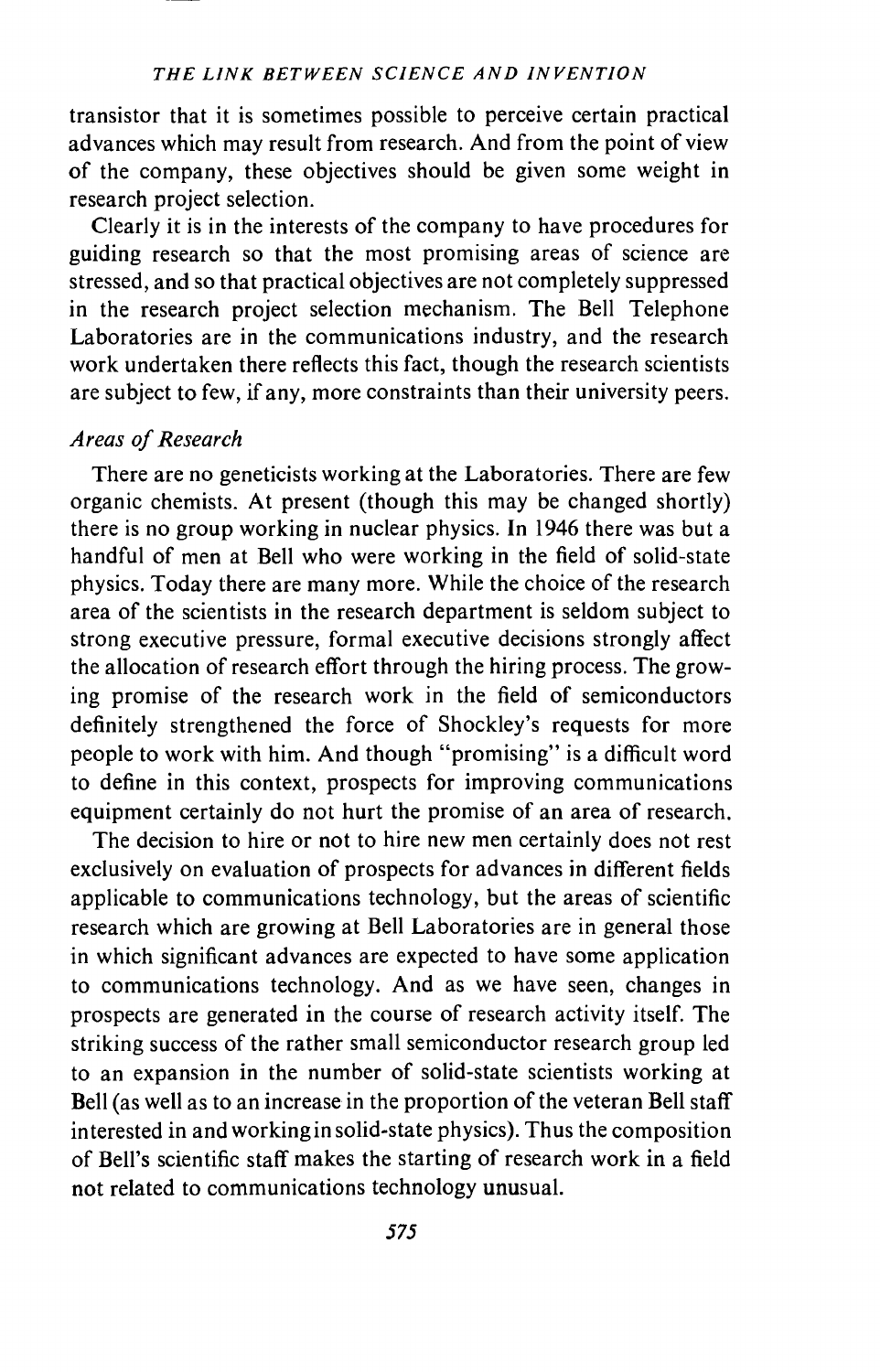But what happens when a member of the research staff at Bell, hired because at that time he was doing work in a field of interest to the company, becomes interested in a new field (as he sometimes does)? Several factors must be considered here. First, few at the Laboratories will be so rash as to state that research in a particular area of science certainly will not result in knowledge of use in the design of communications systems. Of course, this is not to say that certain areas are not considered much more promising than others. Second, the best way to find out whether a new area of science looks promising is to do some work in the area. Third, a policy of applying strong formal pressure to dissuade a scientist from working in a certain area would, if used as a matter of course, undermine the general philosophy of research direction at Bell which has proved so successful in the past, and further, would tend to make the Laboratories a much less attractive place to top-flight scientists. Therefore laboratory policy is to avoid pressuring a man not to work in an area of interest to him.

If the new work of an individual proves of significant interest, both scientifically and in possible communications applications, then it is likely that others in the laboratory will also initiate work in the field, and that people from the outside will be brought in. Thus a new area of laboratory research will be started. If the work does not prove of interest to the Laboratories, eventually the individual in question will be requested to return to the fold, or leave. It is hoped that pressure can be informal. There seems to be no consensus about how long to let a man wander, but it is clear that young and newly hired scientists are kept under closer reins than the more senior scientists. However even top-flight people, like Jansky, have been asked to change their line of research. But, in general, the experience has been that informal pressures together with the hiring policy are sufficient to keep A. T. and T. and Western Electric more than satisfied with the output of research.

## Interest in Devices

The hiring process is also an important mechanism for keeping the laboratory alert to the possibilities for new devices. The Bell Telephone Laboratories tend to attract scientists who are also interested in devices. Shockley is a case in point. Further, problems relating to practical devices are often very interesting ones. Bardeen and Brattain found the problem of why Shockley's field effect amplifier did not work extremely exciting as a scientific one. And results worthwhile from the purest scientific point of view came from their efforts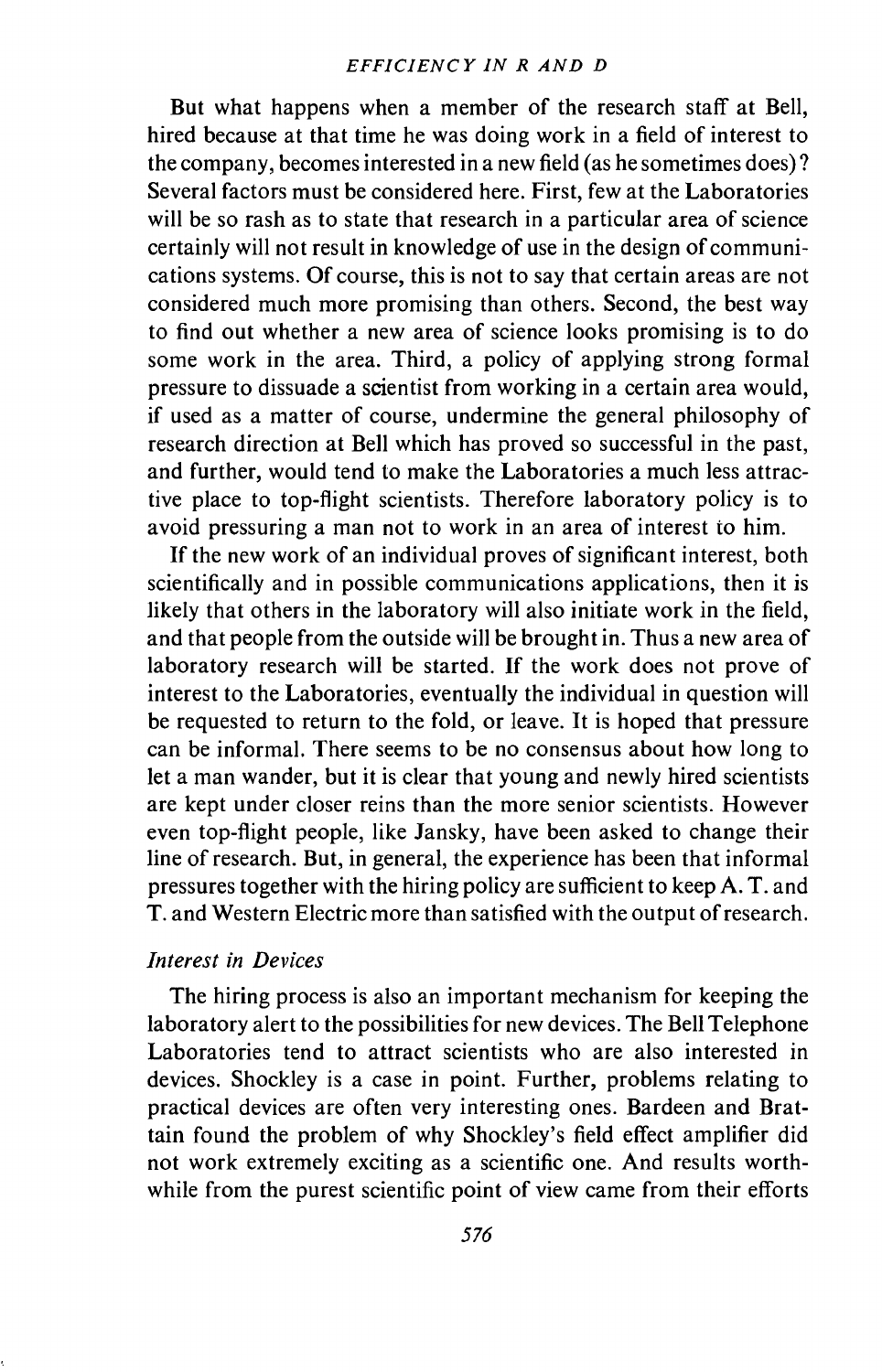to explain the failure of the amplifier. The fact that the research department is housed in the same building with the development and systems engineering departments also seems important in keeping the research people alert to the device needs of the Telephone Company. There are many interdepartmental seminars and formal talks. But perhaps informal contact is the most important link.

Device consciousness on the part of the research staff can lead to a serious misallocation of research effort if device oriented work is permitted to cut back sharply the effort directed toward advancing scientific knowledge. For this reason, though the research scientists are encouraged to be device conscious, laboratory policy discourages research people from working on a device beyond the building of a simple working model.

Thus, early in 1948, very shortly after the discovery of the point contact transistor, a development group under the direction of J. A. Morton was established. By 1950 there were more people engaged in development work than in research. The ultimate role of Morton's group was to create new devices for the systems development groups to use in creating new systems for Bell Telephone and for the military. The early objectives of the development group were to improve the point contact amplifier, examine and test a wide range of possible applications, and to produce a number of transistors to achieve these purposes. Later the development group began to concern itself with problems of cost.

But the research group that created the transistor did not participate in this work. The history of the solid-state research group after the transistor experiments is a good illustration of the evolutionary allocation mechanism which has been described. In 1951, with the advances achieved in junction transistors, the solid-state physics group began to grow rapidly, and in addition to the work on the junction transistor and underlying physics, work in other areas was intensified. As germanium and silicon were better understood, research in that area ran into diminishing returns and research on more complex semiconductors grew more promising. Similarly, research on magnetics and dielectrics was increased. In 1952 a separate transistor physics department was organized, headed by Shockley. Semiconductors research, once a subsection headed by Shockley under the solid-state physics group of Shockley and Morgan, which in turn was under physical research, is now a separate major department.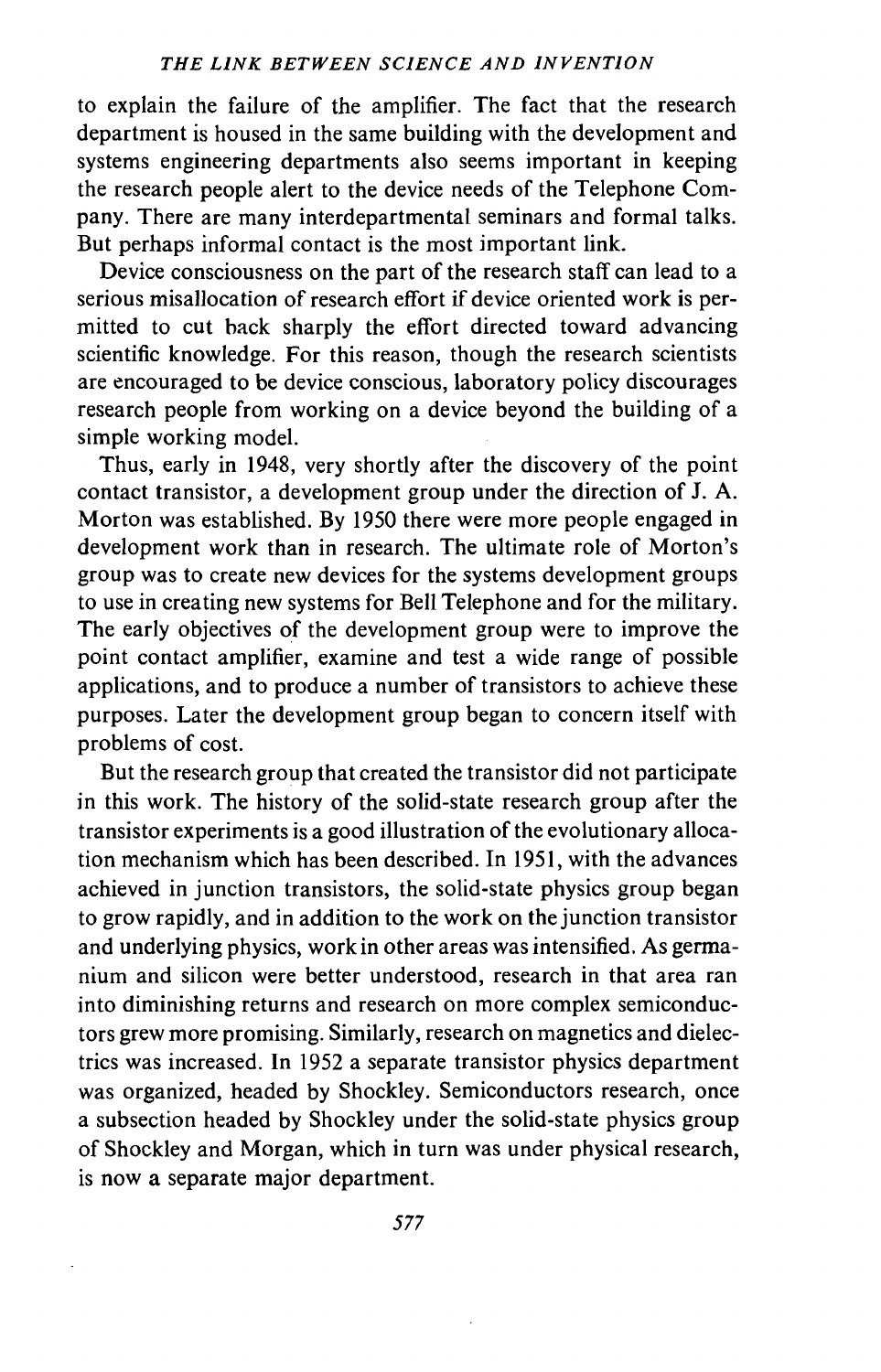## Concluding Thoughts

There is a limit to what can be learned from one case study. Generalizations are hazardous. However, it seems worthwhile to speculate on several aspects of industrial research which recently have been the subject of much public interest.

## "TEAMWORK" IN RESEARCH

Much of the recent literature on industrial research has stressed the "team" aspect of this activity.<sup>15</sup> Many writers have expressed sharp discomfort with the idea of the research team, and have argued that industrial research which stresses teamwork is likely to be scientifically arid. As I have emphasized before, the transistor is just one case, but nonetheless it seems worthwhile to examine what teamwork meant in the case of the transistor.

First of all, we have seen that it meant interaction and mutual stimulation and help. Shared intense interest in the general field, ease of communication, differences in the viewpoints and experience of different scientists—these elements naturally call for interaction and make interaction fruitful for scientific advance. The purpose of bringing together the people doing work in solid-state physics was to achieve this end, and from the history of the project it seems that the close interaction of several people definitely contributed to the advance achieved. But several people outside the team also interacted in an important way. In particular, the metallurgists' work in developing ways to produce pure crystals was both an important link at many places in the chain of research and an activity in large part stimulated by the solid-state research effort of the team.

Second, we have seen that teamwork in the case of the transistor did not mean a closely directed project with an assigned devision of labor in the form of tasks and schedules for each of the team members. There were no closely defined goals shared by all members of the group. All were interested in understanding semiconductors but, at least at the start, all were not excited by amplifiers: The project was marked by flexibility—by the ability to shift directions and by the rather rapid focusing of attention by several people on problems and phenomena unearthed by others.

Third, we have seen that teamwork in the case of the transistor did mean a more concentrated effort than probably would have developed

<sup>&</sup>lt;sup>15</sup> "Team" is used here in the popular sense, not in the sense of the theory of teams.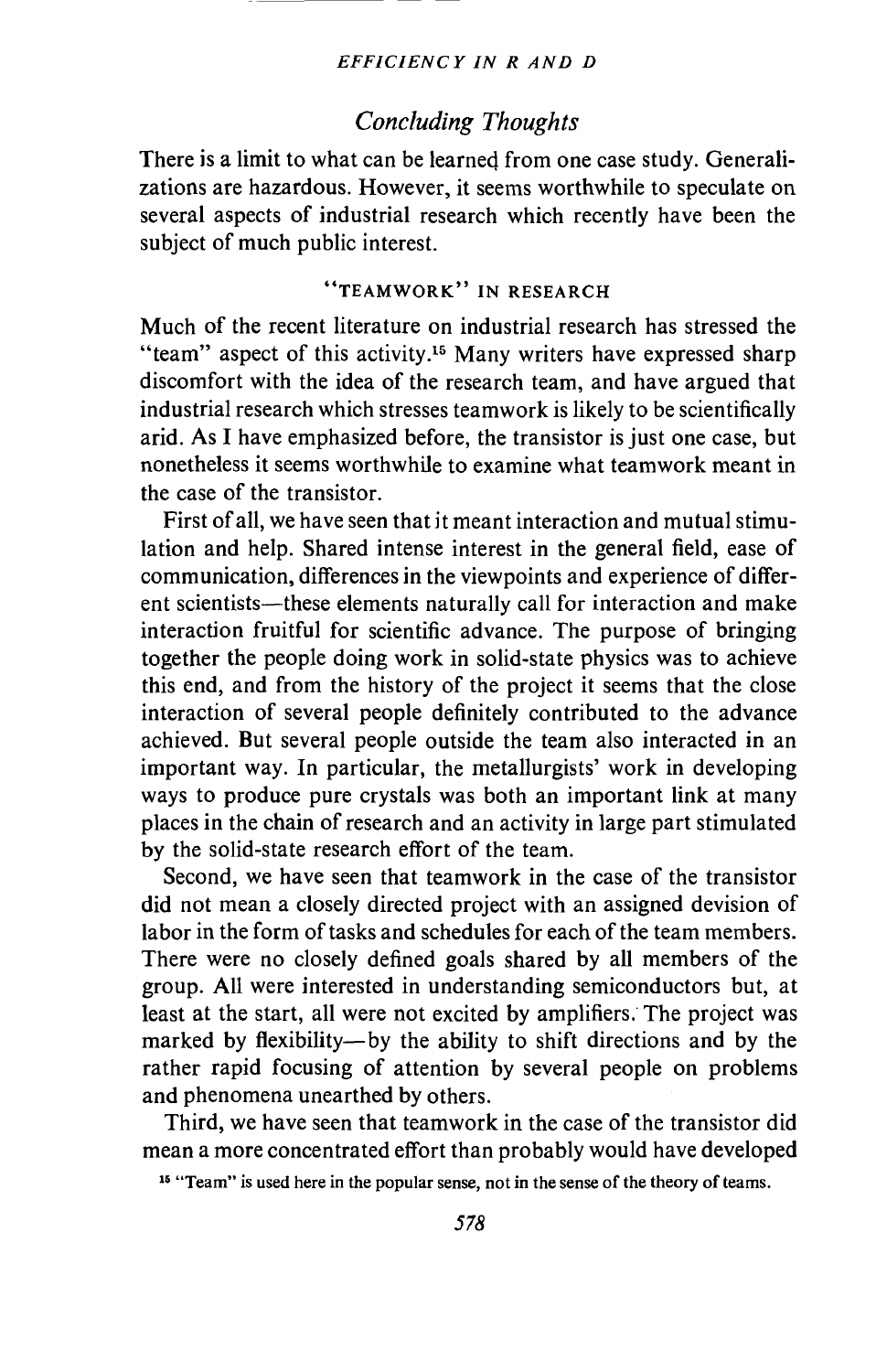#### THE LINK BETWEEN SCIENCE AND INVENTION

had the individuals involved not been brought together in one group. Shockley's interest in amplifiers definitely tended to draw the research interests of the group toward his focus. The research work of the transistor team, despite its very loose formal structure, was definitely affected by the fact that the men were working very closely together. In the case of the transistor this pulling together of interests proved extremely fruitful. Yet in many cases a more diversified attack might prove rewarding.

One wonders whether an invention like the transistor which came about as a direct result of an advance in scientific theory ever can be a team effort, if invention refers to a basic idea, and team refers to a group of people whose work is closely coordinated and planned by a team leader. It appears that the type of coordination required in an organization emphasizing fundamental science and the practical devices that might be created from advances in fundamental science is achieved quite effectively without planned coordination of effort and central control. Indeed it seems unlikely that a more formal control structure would be flexible enough to achieve anything like the type of coordination that marked the work of the research group on semiconductors. No one could have predicted the course of new knowledge or planned ahead to assure the right type of help at the right time. The informality of the decision structure played a very important role in permitting speedy cooperative response to changing ideas and knowledge. Thus the transistor was a team invention, but not in the sense of the term which has grown fashionable in recent years.

#### THE ROLE OF THE LARGE CORPORATION

In contrast to the public dismay about "teamwork" in research, many people have argued that the research laboratories of the large corporation are the only possible source of such inventions as the transistor. To what extent is an invention like the transistor dependent upon a sponsoring organization like the Bell Telephone Laboratories? How did the size of the Laboratories and the size of the corporations owning the Laboratories affect the project? Could the transistor have been developed at a significantly different institution, say, a laboratory owned by a much smaller company? My feeling is that devices like the transistor, based on fundamental new scientific knowledge, can come from small industrial laboratories or from universities, but that a large industrial laboratory like Bell does have a comparative advantage in this business.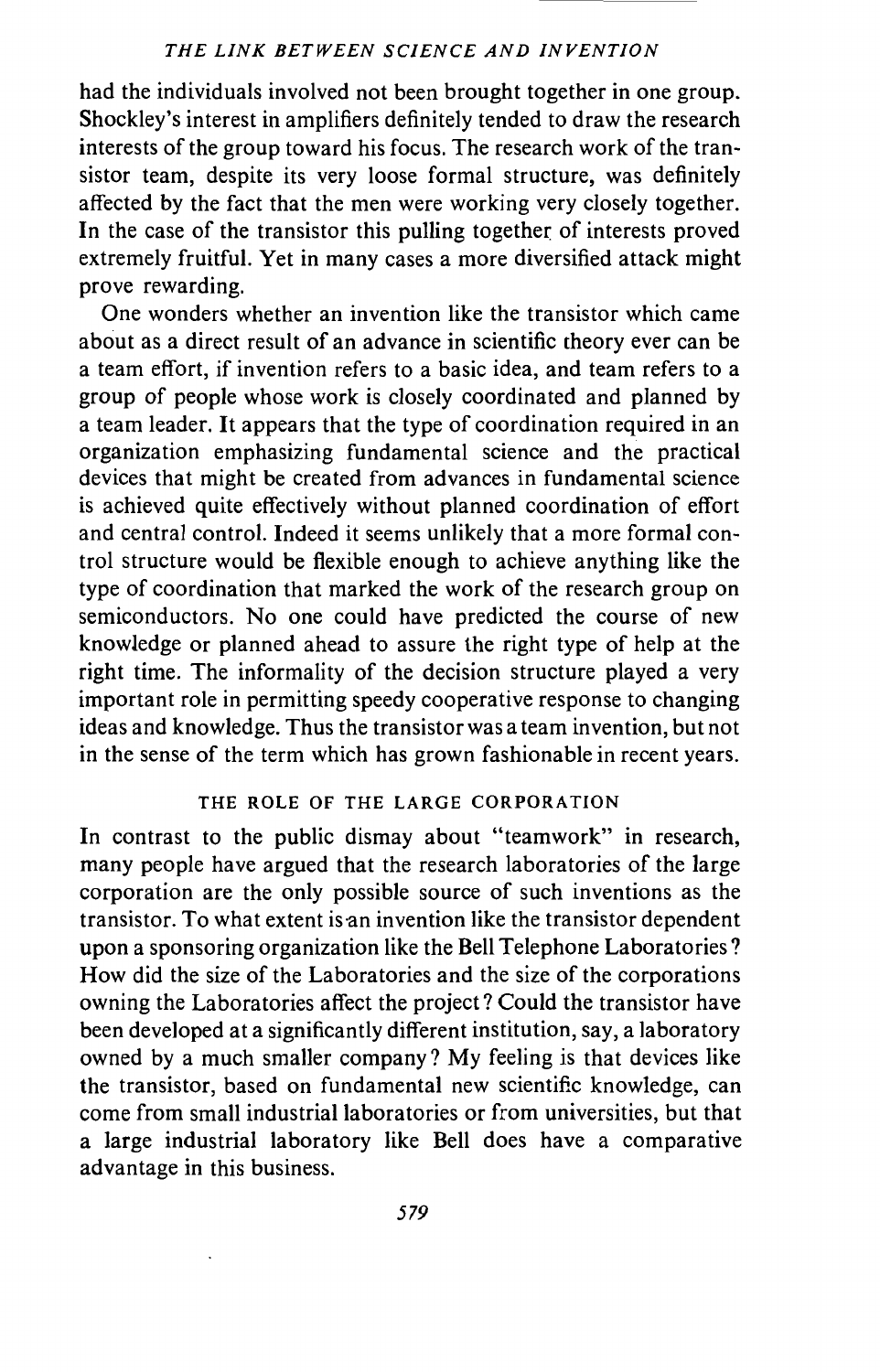The ingredients which seem to have played such an important role in the success of the semiconductor research project include the close interaction of a group of top-flight scientists, a great deal of freedom in the course of research, and an extremely strong interest on the part of at least one member of the group in inventing a practical device. This is high-priced talent at work, and when the project was initiated no guarantees were given as to the profits which would result. And for about two years before the transistor was invented, the group was kept free from pressure to produce practical results. This is not the type of project a small industrial laboratory is likely to be able to afford.

On the other hand, a university with strong science departments would have the resources to support work like the semiconductor research project. During World War II, and for a time after the war, work was going on at Purdue University under Lark-Horowitz which might have led to the transistor. The idea that an amplifier could be constructed from semiconductors was quite widely held by people working in the field. But, if my interpretation of the Bell project is correct, device minded scientists are essential if a laboratory is to develop devices such as the transistor. Shockley's theory, on which rests the design of the junction transistor, was in large part motivated by the desire to design a transistor. Further, it seems likely that if the identical theory had been developed by someone not interested in amplification, it would have taken some time for another worker to see that an amplifier could be designed on the basis of the theory. The popular image of the university scientist is that of a pure scholar, not interested in practical devices. If all university scientists were so, universities could hardly be the source of inventions like the transistor. For better or for worse, many university scientists do not fit that image, but are quite interested in devices. It is my feeling that the university with strong science departments, including scientists with a major interest in devices—not the laboratory of the small industrial corporation—is the major alternative source to the large industrial laboratory for inventions like the transistor.

## ECONOMIC FACTORS AFFECTING THE DIRECTION OF SCIENTIFIC RESEARCH

It has often been argued that the rate and direction of advance in pure science must be considered as an autonomous factor in any theory of the factors affecting the rate and direction of inventive activity. And it is likely that any analysis describing the motives of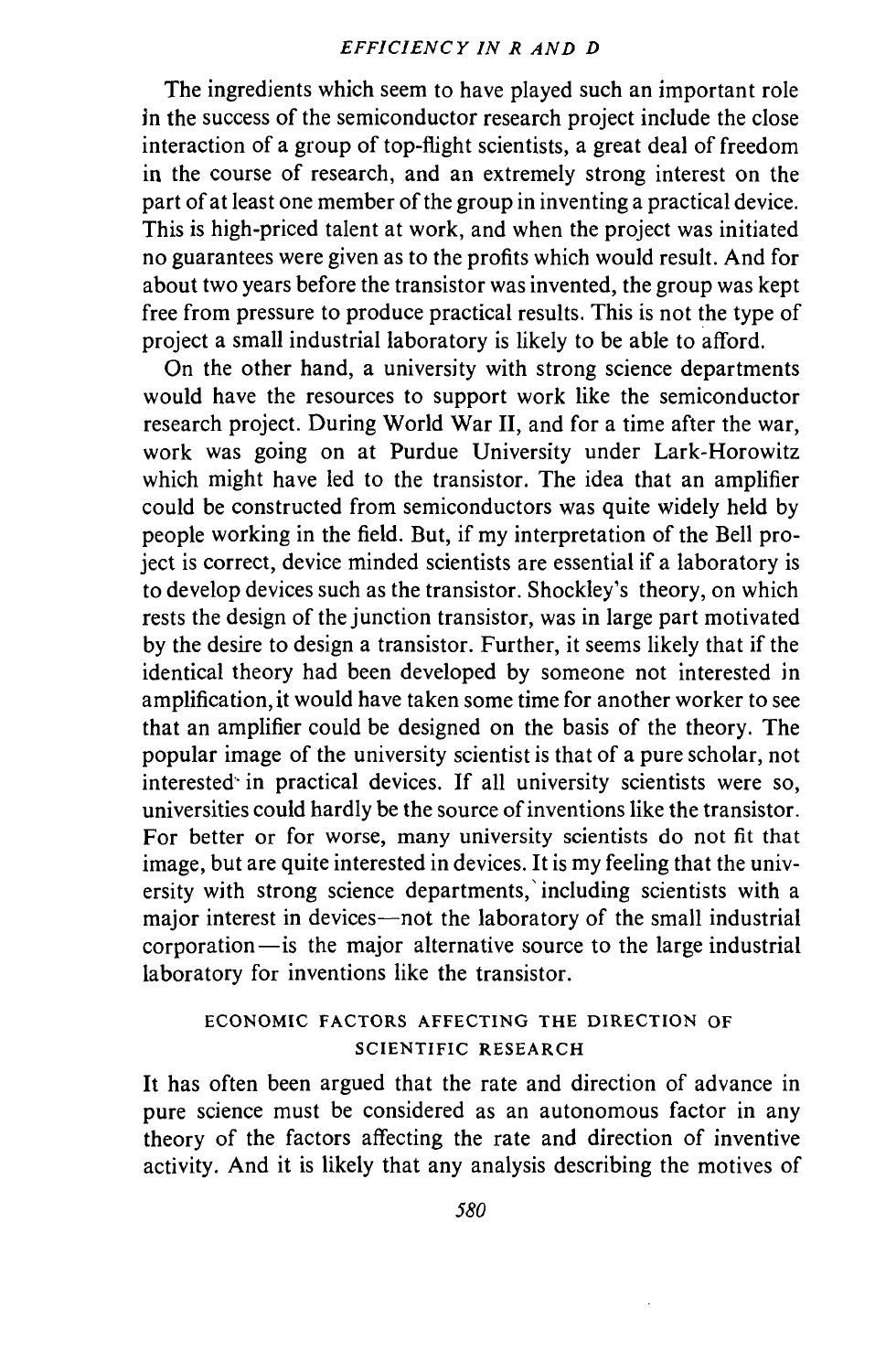## THE LINK BETWEEN SCIENCE AND INVENTION

the scientists who played the key roles in advancing quantum mechanics (Bohr, de Broglie, Schrodinger, Heisenberg, Pauli, Dirac, and others) as involving, in an important way, prospects for advancing practical technology, would be farfetched. But our case study has shown that the laboratories of large corporations may be effective institutions for drawing scientific research to areas where the importance of practical advances is great. And recall that the science of thermodynamics was, in large part, called forth by the development of steam engines, not vice versa. Advances in technology itself certainly affect the direction of scientific research.

The tremendous increase in the number of students taking undergraduate and graduate training in solid-state physics clearly has been strongly influenced by improved income prospects resulting from the increased use of solid-state physicists in industry and government sponsored research and development. This is not the whole explanation. Solid-state physics is much more scientifically fashionable now than it was. But even what is "fashionable" is strongly affected by applications. Since the birth of the transistor the proportion of articles relating to solid-state physics has significantly increased, and many scientists believe that the correlated change in the allocation of research effort was, in considerable part, due to the invention of the transistor and the consequent spotlighting of the field. Of course the same statements could be made about nuclear physics and the bomb. The direction of scientific advance is not independent of economic and practical factors.

## WHAT IS BASIC RESEARCH?

One of the most important things which can be learned from the history of the transistor is that the distinction between basic research and applied research is fuzzy. In the transistor project the results included both an advance in fundamental physical knowledge and the invention and improvement of practical devices. The scientists involved, though many of them were not interested in devices, were able to predict roughly the nature of the practical advances; indeed in some instances they were able to predict quite closely. And several of the scientists were motivated by the hope both of scientific advance and practical advance. Thus the project was marked by duality of results, and of motives. Yet by the standards of the National Science Foundation the Bell semiconductor research work most certainly would be considered basic research.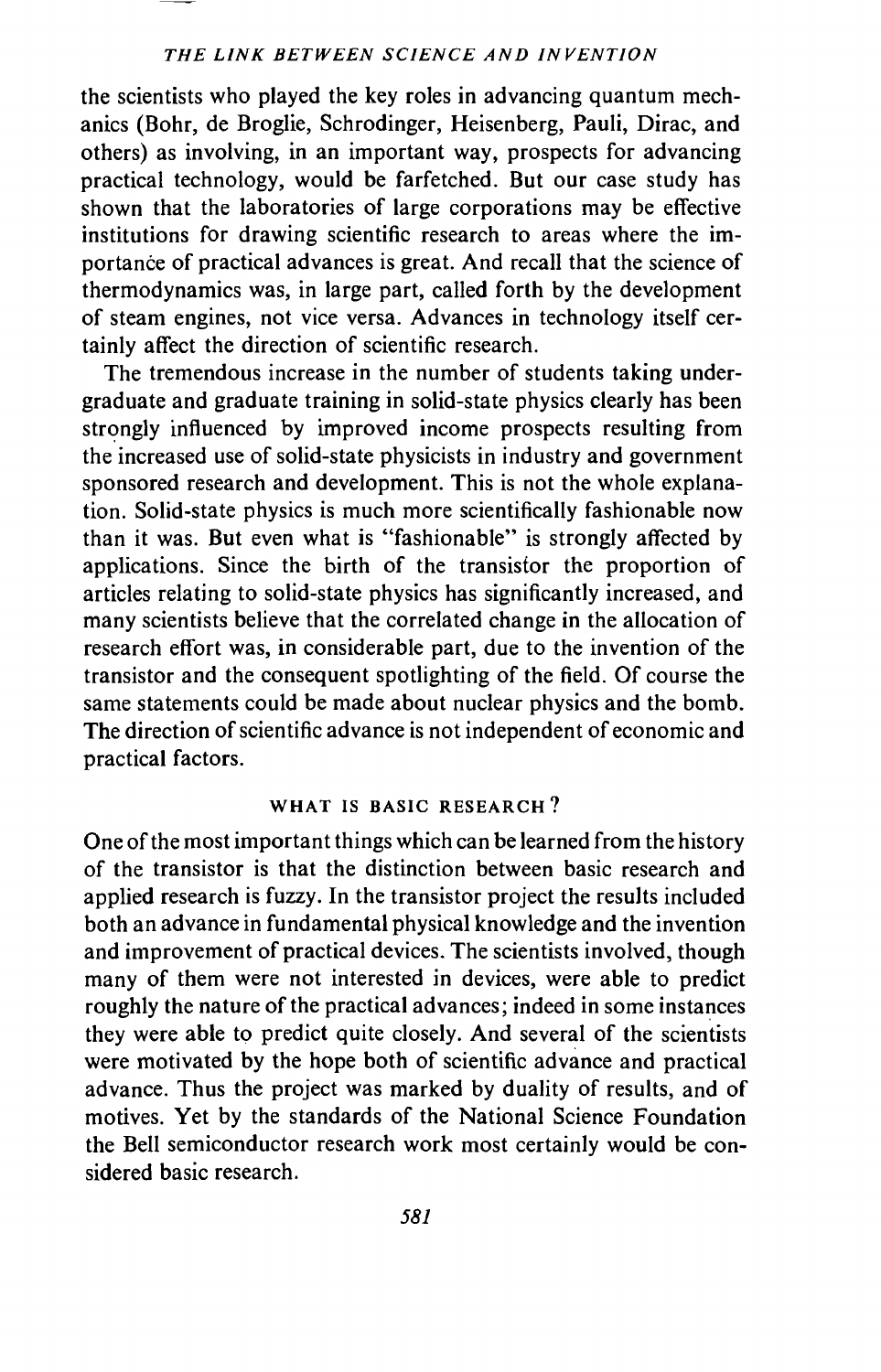I have a feeling that duality of interests and results is far from unusual. I wonder how many scientists—university scientists—doing basic research do not think now and then about the possible practical applications of their work. I wonder how many are completely uninfluenced in their choice of research by consideration of possible practical benefit to mankind? By posing these questions I am not implying that the answer to both is "none." But the answer may be "only a small proportion."

I have the feeling that many scientists in industrial research laboratories, including—perhaps, particularly including—men with considerable executive authority, are defensive and internally torn about the dual nature of the research work. Unlike the management of most other industrial laboratories, the administration at the Bell Telephone Laboratories is strongly imbued with a belief in the value of fundamental research to the telephone company and with the understanding that people doing fundamental research, to be effective, must be kept free from day-to-day practical problems. Since the telephone laboratories were among the first industrial laboratories to undertake fundamental research, and since Bell's record has been so outstanding, the organization likes to toot its horn now and then. People in the Laboratories like to stress the extent to which much of their research is fundamental, and how fundamental research yields big payoffs. When it is suggested that much of the fundamental research is not conducted with "pure" motives, there is a tendency to get defensive, for the scientific community has long been accustomed to separate fundamental research from applied research on the basis of purity of motive. If research is conducted solely to advance man's knowledge it is fundamental; if it is conducted to help achieve a practical objective, it is applied, and somehow less intellectually respectable. And many people at Bell who are defenders of the fundamental research program are cut on this intellectual saw.

Shockley, however, suffers from no such intellectual split. In his Nobel lecture he states, "Frequently, I have been asked if an experiment I have planned is pure or applied science; to me it is more important to know if the experiment will yield new and probably enduring knowledge about nature. If it is likely to yield such knowledge, it is, in my opinion, good fundamental research; and this is more important than whether the motivation is purely esthetic satisfaction on the part of the experimenter on the one hand or the improvement of the stability of a high-power transistor on the other."